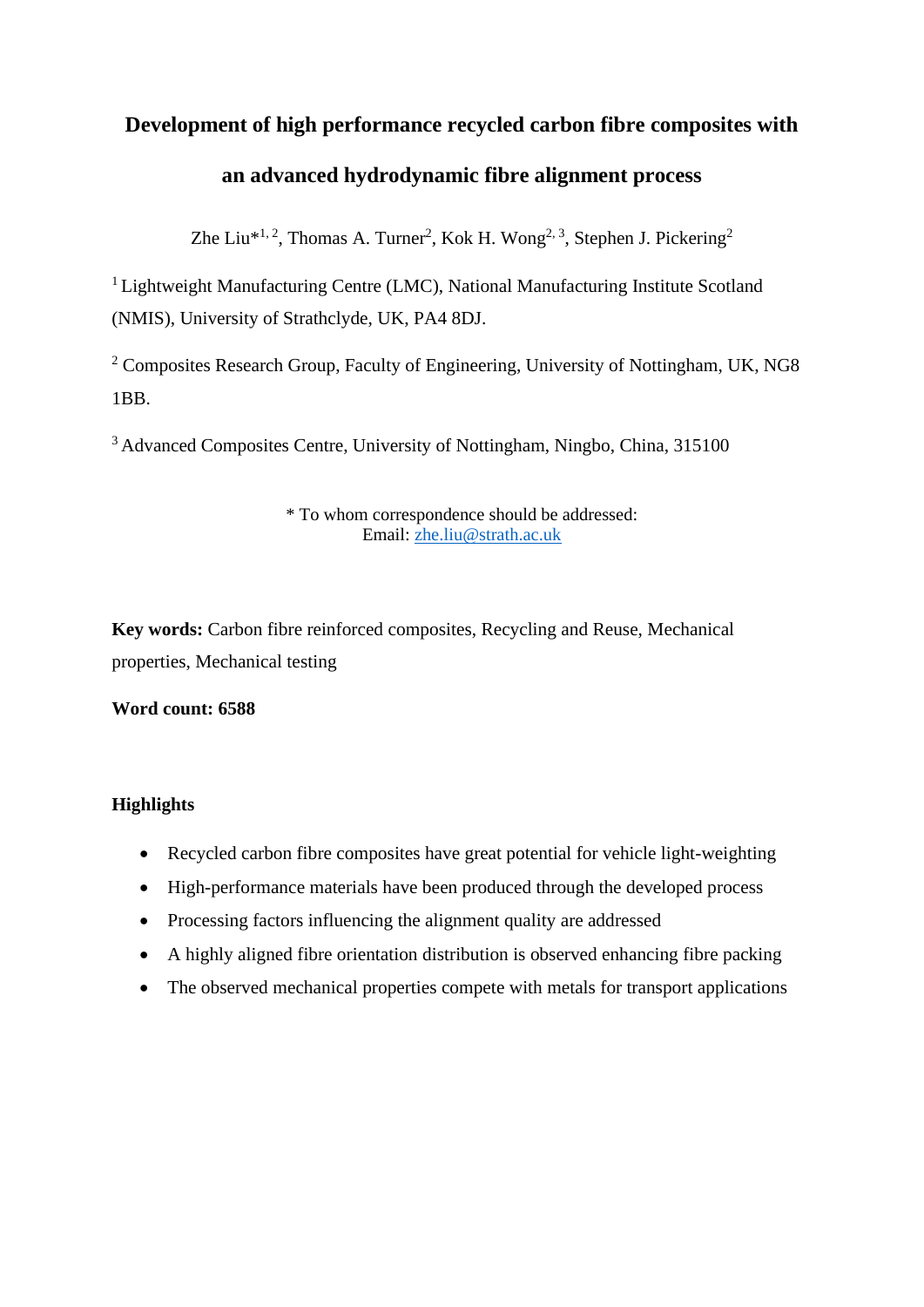#### **Abstract**

Carbon fibre composites have great potential for vehicle lightweighting but the high cost and environmental impact of their production tends to largely undermine the advantages in nonaerospace applications. Recycled fibre has the potential to significantly reduce both cost and environmental impact but has yet it has not been widely accepted by the composites industry due to reduced mechanical performance in components as well as the difficulties in handling and processing caused by the fluffy discontinuous form which is quite unlike any current material formats which suit existing processing methods. The developed alignment process allows discontinuous random recycled carbon fibre to be processed into tapes with a highly aligned orientation distribution. This allows composites with high fibre content to be manufactured at lower moulding pressures with the added benefit of keeping fibre length degradation to a minimum. To evaluate the effects of process factors on fibre orientation, a two-level full factorial experimental plan was designed. This represents the first time a systematic study of input parameters on final part performance has been published in the open literature. With further improvements to the process, it is shown that it is possible to manufacture a composite achieving high fibre volume content (46%) under 7 bar moulding pressure in an autoclave, exhibiting competitive mechanical properties with almost 100 GPa tensile modulus and over 800 MPa tensile strength.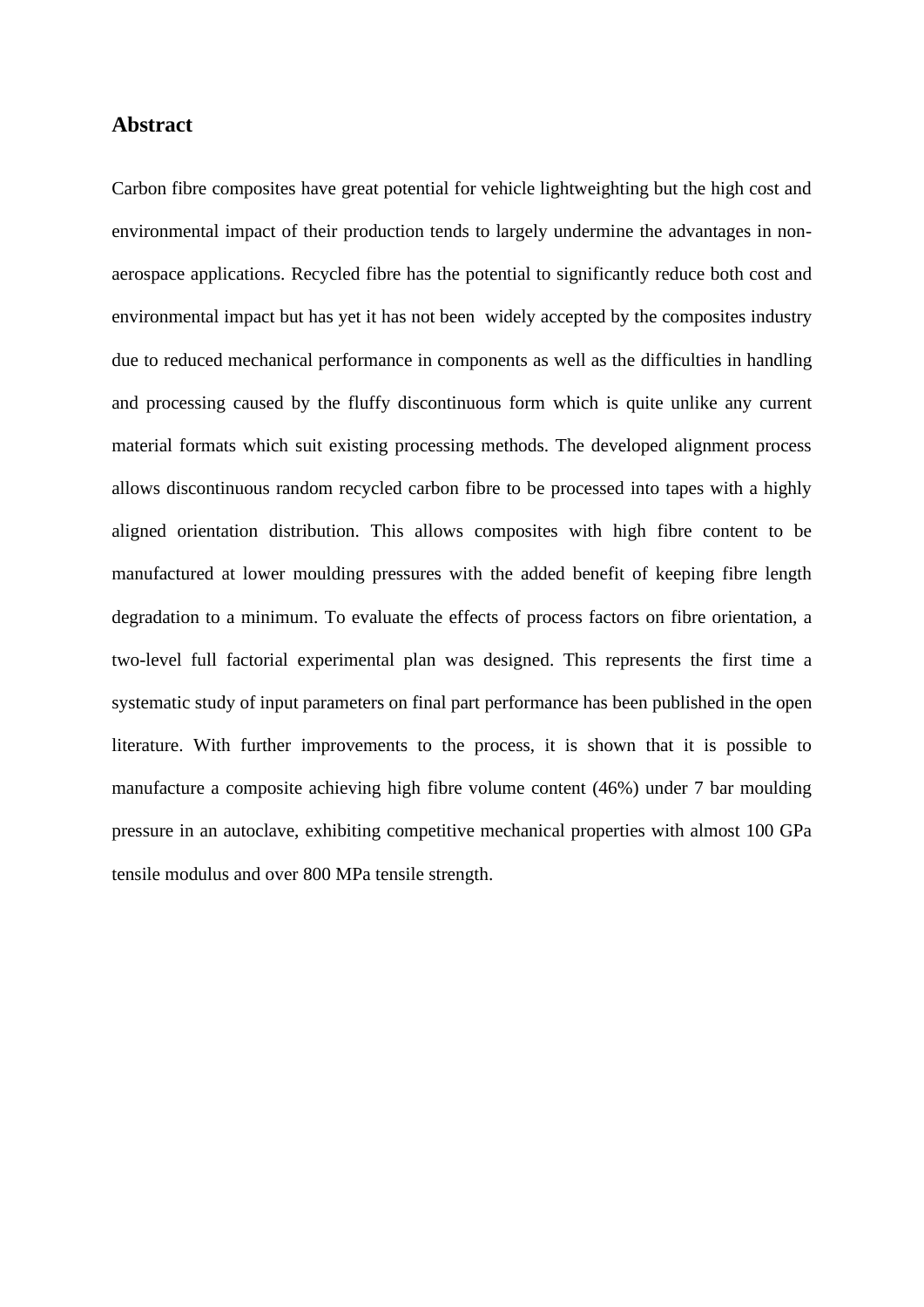#### **1. Introduction**

In the light of steadily increasing global environmental pressure, the European Union has set stringent  $CO<sub>2</sub>$  emissions regulations for both the commercial aviation and automotive sectors (EuropeanCommission 2014, Regulation(EU)-2019/63 2019). The  $CO<sub>2</sub>$  emissions of all new cars in 2021 is required to be 40% lower than the 2015 average (Regulation(EU)-2019/63 2019), while aircraft produced from 2024 should achieve a  $20\%$  - 30% reduction in  $CO<sub>2</sub>$  emissions, compared to the 2014 level (EuropeanCommission 2014). Hence, lightweight design has become a major research theme in the aerospace and automotive sectors to reduce emissions and improve fuel efficiency. By virtue of their high specific mechanical properties, carbon fibre reinforced composite materials are widely used in modern transport vehicles. For example, the usage of composites in commercial aircraft has reached about 50 wt.% (Brosius 2007), and a similar trend can be found in automotive applications like the BMW i3 (Starke 2016). With increasing interest in the use of composite materials, their recyclability and the environmental impact of their production becomes an issue. Life cycle analysis for composites has drawn attention from researchers (Li, Bai et al. 2016, Wu, Xia et al. 2018, Cousins, Suzuki et al. 2019, Hagnell and Åkermo 2019), because at least 95% of a new vehicle by weight needs to be recycled at the end of life and 85% of the waste should be reused since 2015 according to the ELV directive (Directive-2000/53/EC 2014, Mudgal, Kong et al. 2014).

Composite materials are complex from a recycling & reuse perspective as the fibres themselves are universally processed into a composite form with other materials which then normally require separation at the recycling stage. It is also not sufficient to produce high quality recycled fibres; they must either be able to be incorporated into normal composites or must be able to be incorporated into an alternative high performance intermediate material.To date, the full potential of recycled carbon fibres has not been realised and efforts are ongoing to improve the mechanical properties achievable such that closing the loop becomes more realistic. The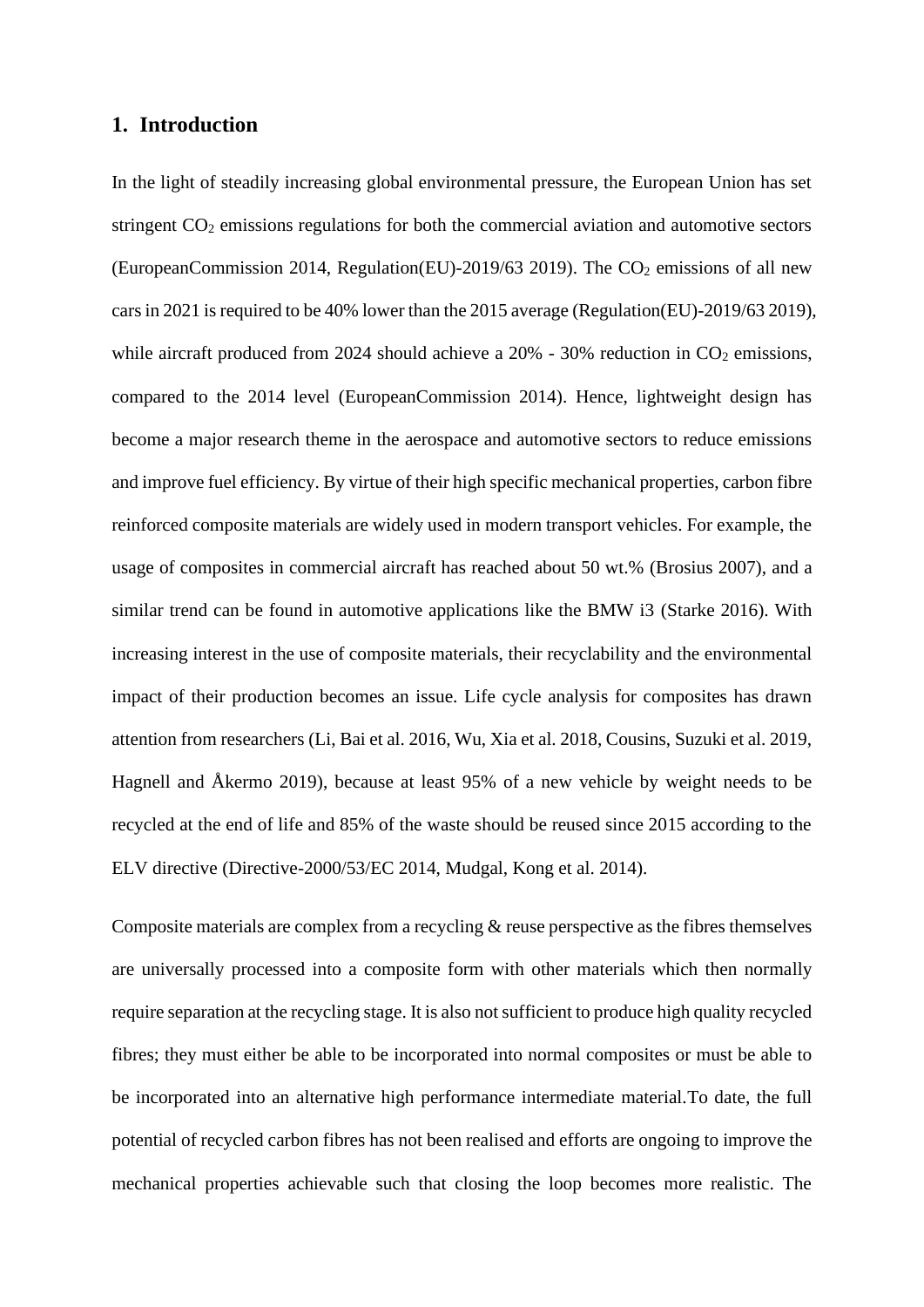difference in elastic modulus between virgin and recycled carbon fibre filaments themselves tends not to be significant (Pickering 2015), but some degradation of strength can typically be observed, depending on the nature of the recycling process. Virgin fibre is continuous at the point of manufacture and can be readily woven into the formats that existing high-grade applications demand. In contrast, recycled carbon fibre cannot be a direct substitute for virgin fibre as it lacks sizing, has a short fibre length, is discontinuous in nature and fluffy in form. Thus, one option is to develop further manufacturing processes to improve the orientation distribution and convert the material into an intermediate format that can be processed via conventional routes. A circular closed-loop material cycle of carbon fibres has been examined (Hagnell and Åkermo 2019), the author points out that the reclaimed fibre length is the key factor in determining the potential reuse value of recycled carbon fibre in high-performance product design. After the first recycling stage, the virgin carbon fibre composite components will be reused as ASMC (advanced sheet moulding compound) with fibre length between 25-50mm, which are introduced into a compression moulded structural component for automotive applications. This is then processed through the secondary recycling process with further fibre length reduction (fibre length between 2mm and 25mm). As the fibre length becomes too short for efficient alignment with the current technologies, these recyclates will be converted into non-woven mat or SMC (Oliveux, Dandy et al. 2015) which can only offer lower volume fraction with random fibre orientation and may be acceptable for the manufacture of semi- or non-structural components.

Meanwhile, members of the recycling industry are seeking new processes for higher-value fibre remanufacturing, and the concept of aligning the fibres is considered to be a competitive conversion option as it allows high fibre packing fraction (and thus high mechanical properties) to be achieved even under low compressing pressure which can avoid fibre breakage and save energy. Several fibre alignment processes have been developed. Under a magnetic field, short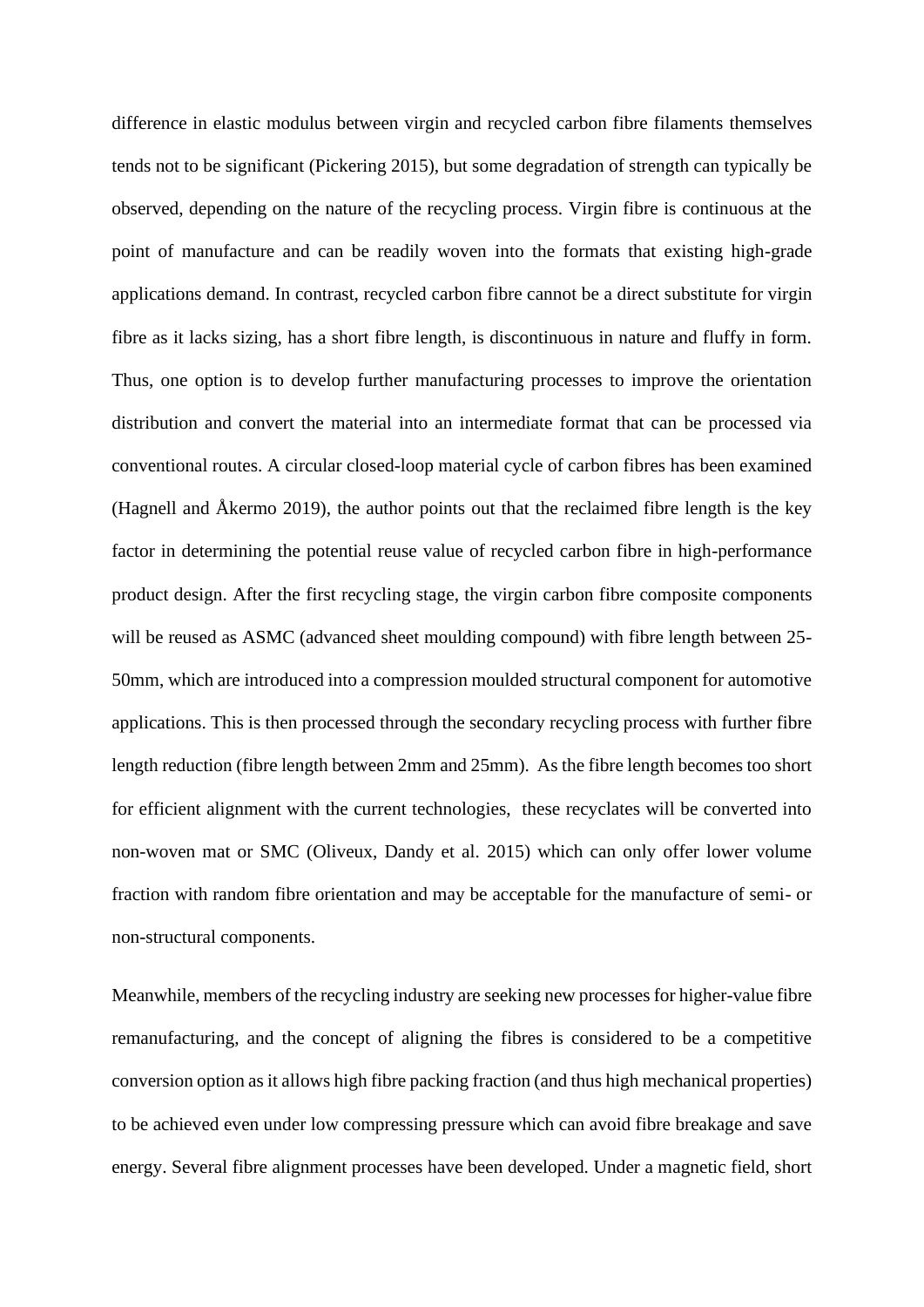carbon fibre with a length less than 500µm can be aligned due to its diamagnetic anisotropic property (Matthews M 1996). A similar method has been explored to control the orientation distribution of carbon nanotubes or polymer fibres by electric fields (Park, Wilkinson et al. 2006, Seyam, Cai et al. 2008, Yousefi, Sun et al. 2014). In the Traditional textile industry, carding has been widely used to guide the fibres to produce a fibre web which lacks sufficient homogeneous and aligned fibre orientation. In addition, as a very brittle material, carbon fibre can be severely damaged under this intense mechanical action. By combining recycled carbon fibre with glass fibre or thermoplastic fibre, hybrid prepreg tow (Yu, Potter et al. 2014) and yarn (Hasan, Nitsche et al. 2018) has been developed. The former has been manufactured through a patented technology HiPerDiF. In this process, water has been used to disperse the fibres. Then the fibre suspension spreads through a nozzle on a corresponding plate. Then the fibres tend to align parallel to the plates and deposit on the perforated moving belt. Vacuum suction channel has been attached at the bottom to dewater the residual liquid and maintain the aligned fibre orientation. In the end the fibre tape is dried and resin impregnated by the application of heat and pressure to form prepregs. The yarn has been produced by an optimised DREF-3000 friction spinning machine. The process consists of three steps: carding (to form card webs), drawing (to form draw frame slivers), and spinning (to manufacture hybrid yarn structures with a core-sheath structure). In this method, the feed material is mainly longer reclaimed fibres (>50mm) from the dry fabric waste. Benefitting from the aligned fibre orientation, these two candidates can potentially be used as substitutes for virgin fibre products, but secondary conversion processes are required, e.g. weaving, to convert them to either prepreg or preform before moulding. Though the application of hybrid prepreg tow in 3D printing has been investigated, it still cannot fit the rapid production and high mechanical property requirements of large structural components.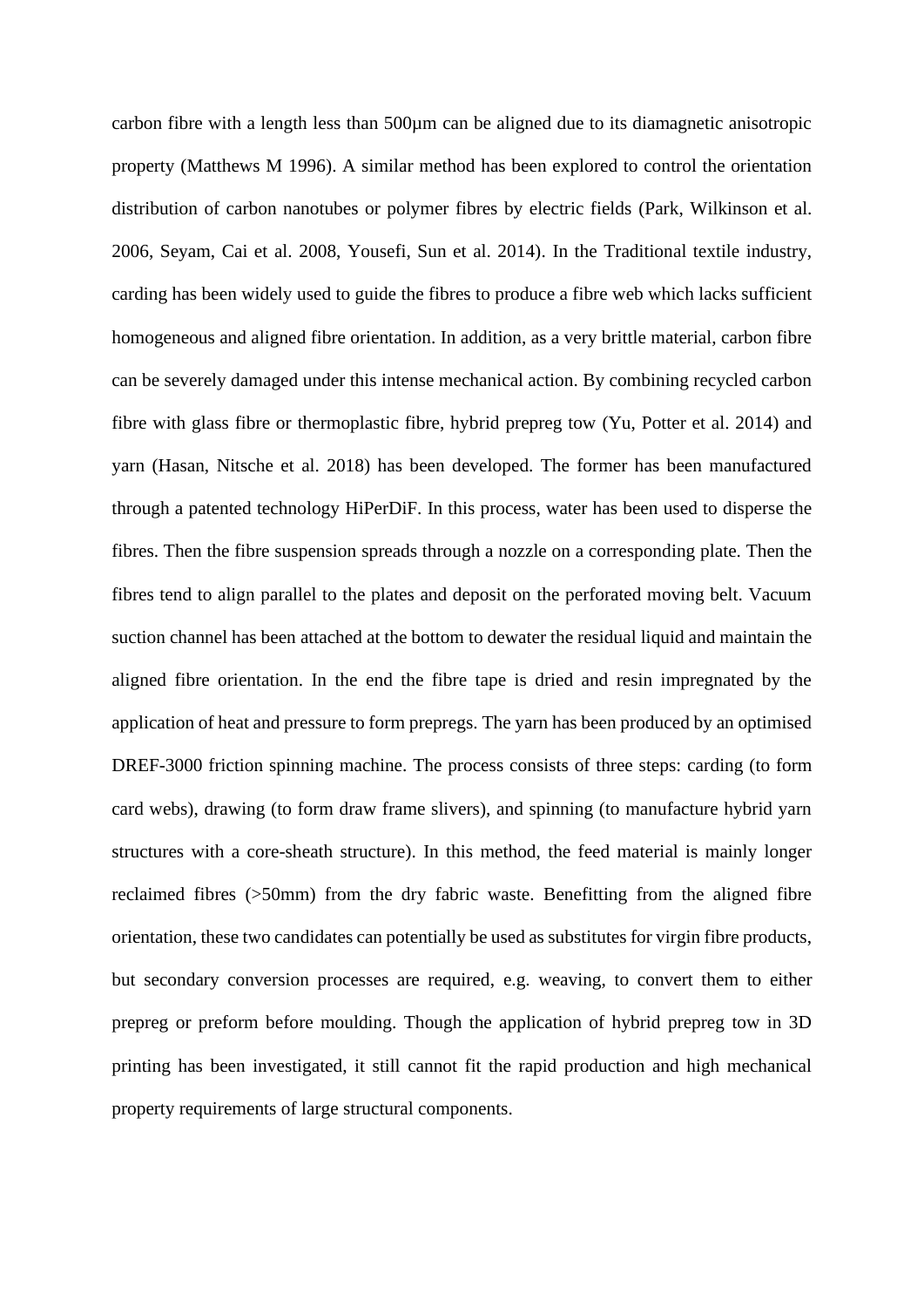During the late 1960s and 70s, hydrodynamic converging flow alignment processes attracted researchers' attention. Three processes (Parratt 1968, Bagg, Dingle et al. 1971, Bagg 1977) were developed by researchers from ERDE, the Explosives Research and Development Establishment UK. Among these, the filtration process is the most widely published technique. Initially, a batch scale rig was developed to manufacture aligned fibre tape up to size 400 mm x 300 mm. This process was then upgraded into a continuous one for a sheet roll with 152 mm width (Bagg, Evans et al. 1969). A diluted glycerine/water solution was applied to disperse discontinuous fibres. As a Newtonian fluid, the viscosity of glycerine/water solution will remain constant during the dispersing process if the temperature remains constant. Longer fibres and a higher fibre concentration in the suspension are always preferred in order to achieve high mechanical performance and high production rate. With a carefully selected short fibre length, low fibre volume concentration in suspension and the high shear rate offered by the high viscosity Newtonian dispersion medium, a good dispersion quality can be achieved (i.e. undispersed bundles were not observed). The fully dispersed fibre suspension was then conveyed towards a convergent headbox with a narrow-slit exit. The headbox was attached above a transferring forming fabric and travelled backwards and forwards relative to the mesh repeatedly to deposit fibre suspension on a region of the forming mesh. Meanwhile, a vacuum suction was attached under the mesh to dewater the residual dispersing medium. In the end, water spray was applied to gently wash the damp tape, and then binder was applied.

The centrifugal process was built with two significant modifications compared to the filtration process. A series of nozzles was used instead of the converging headbox as the nozzle can offer a two-dimensional convergence contour along the flow direction. A rotating drum with a layer of forming fabric attached at the internal surface was used as the centrifugal force could accelerate dewatering. It was pointed out that the centrifugal process can offer better alignment quality along with higher throughput (Salariya and Pittman 1980).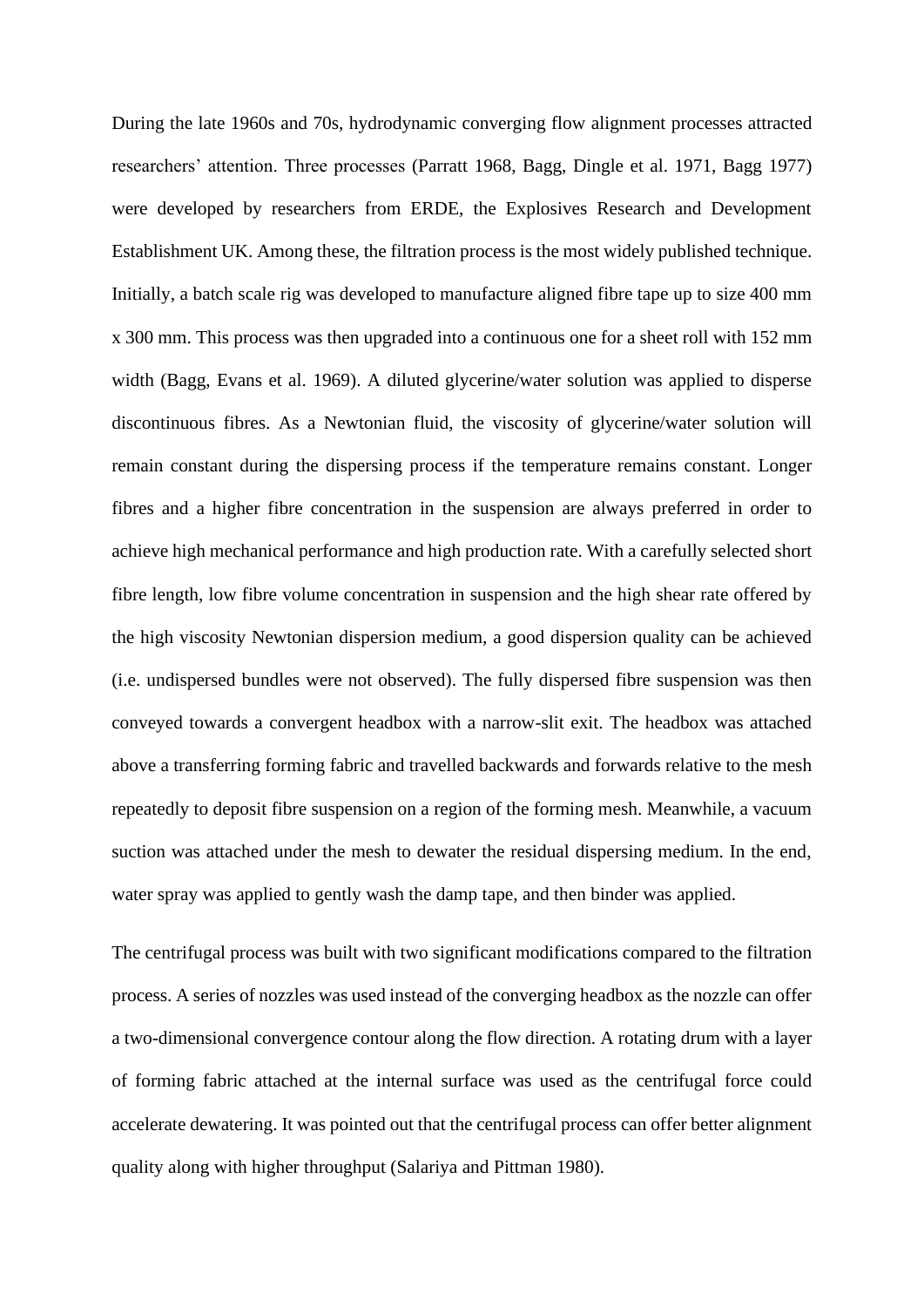In the present study, an improved centrifugal rig has been constructed inspired by the ERDE work. A 2-level full factorial experiment was designed to investigate the effect of four operating conditions on fibre orientation. The volume fraction and fibre orientation distribution within the aligned tape were evaluated by analysing micrographs of both the fibre elliptical cross-sectional geometry and in-plane fibre orientation geometry. Wong (Wong, Turner et al. 2009) surmised that a higher level of alignment implies that the fibres are more tightly packed, which results in a high fibre volume content under the same pressure. Dry mat compaction testing was therefore used as the primary testing method to evaluate the resulting fibre volume fraction in all aligned tapes under different loading pressure, and this data was used to determine the influence of the four factors. The summarised results of the compaction testing allowed the down-selection of the optimised manufacturing conditions of the alignment process. For these tapes, tensile testing was used to evaluate the mechanical properties of aligned discontinued carbon fibre moulded laminates.

#### **2. Methods and materials**

In this research work, a hydrodynamic short fibre alignment process was used to manufacture highly aligned short fibre tape. A 2-level full factorial experiment was designed to investigate the effect of four operating conditions on fibre orientation. The alignment quality of each tape was evaluated through dry fibre tape compaction testing. After analysing the results, the critical influencing factors were identified. Then the optimal aligned fibre tapes were manufactured and moulded as composite specimens. The mechanical performance of the aligned short fibre composites was evaluated through analysing the experimental results of tensile testing.

#### **2.1 Aligned fibre tape manufacturing with the hydrodynamic alignment process**

The hydrodynamic fibre alignment process, as described in [Figure 1,](#page-20-0) was used in this work. The fully dispersed fibre suspension is gently transferred into an intermediate pressurised tank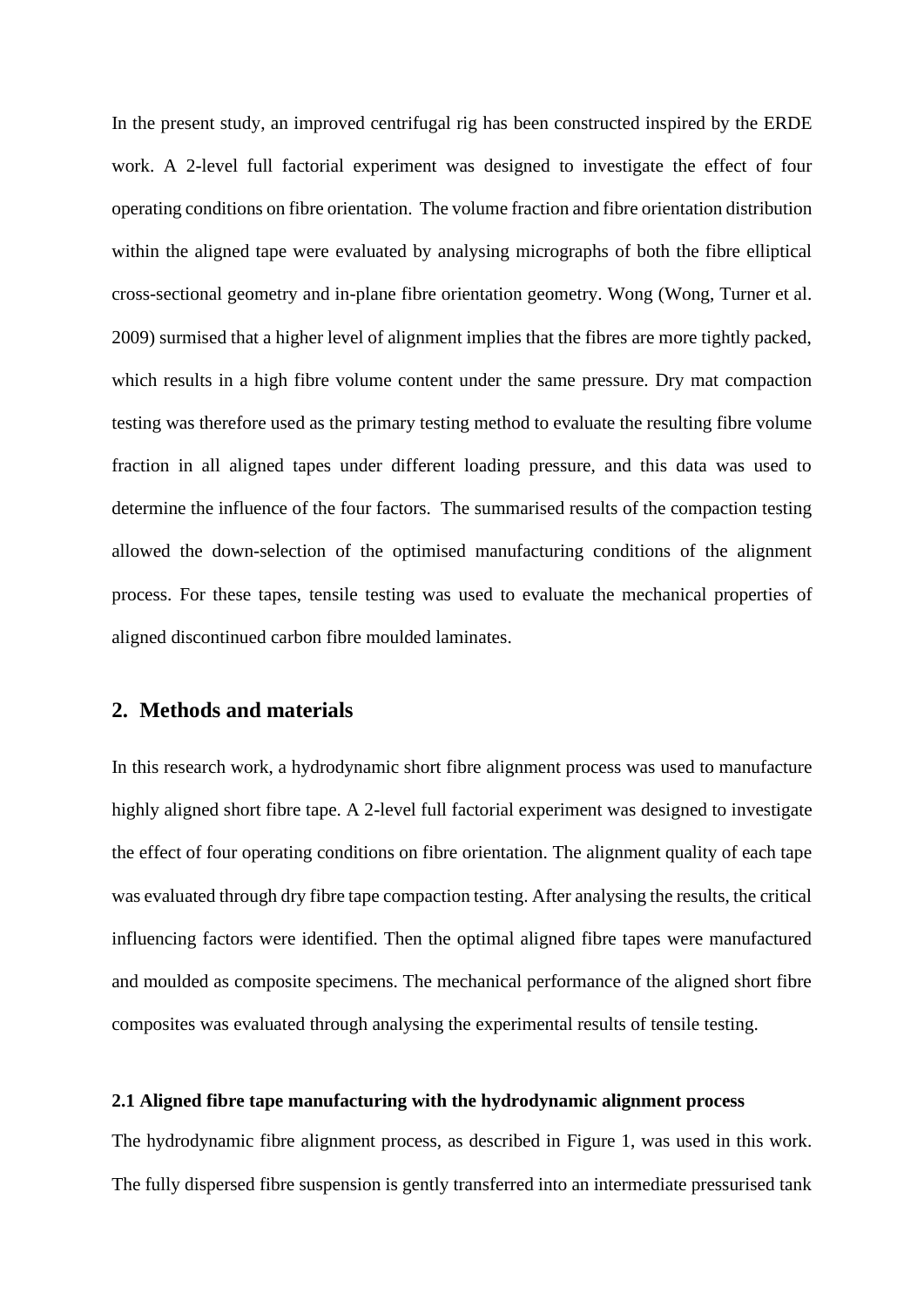which ensures that the flow through the conical nozzle is steady. The nozzle is attached on a linear actuator that keeps moving transversely to reach the desired width of fibre tape. By gathering the fibre volume concentration in suspension, jet volume flowrate, nozzle moving speed, fibre density and the area of deposited tape (125mm×942mm), the areal density of a single layer of tape can be calculated. The nozzle travel cycle is controlled and monitored by machine controller so the number of deposited layers can be counted and converted to the total areal density of tape. A forming fabric is placed inside the drum and acting as a filtration medium to detach fibres from the dispersing medium, and it also serves as a vacuum pressure distribution medium to create an even and highly efficient dewatering behaviour. The filtered glycerine is recirculated for reuse. After the desired areal density has been achieved, the dispersion medium remaining in the tape is gently washed away with an atomised warm water, and an epoxy-based binder is then applied to maintain the aligned fibre orientation. To explore the effects of processing factors, the Design of Experiments was conducted using Minitab. The four influencing factors to be investigated in this study were fibre length (to avoid the interference from the inconsistent fibre length of recycled carbon fibre, chopped virgin fibre tow was used), fibre volume concentration in suspension, dewatering vacuum level, the ratio of rotating drum speed and the fibre suspension depositing rate. For each of the factors two value levels were selected. The randomised experiment run order was generated Minitab which includes two replicate measurements for the same factor settings (levels). The details of the 2 level full factorial experimental plan are listed in Table 1. Toho Tenax Europe GmbH supplied carbon fibre staples, Tenax®-A HT C124. The fibre lengths were 3 mm and 12 mm with a nominal filament diameter of 7 microns (Table 2). In order to remove the sizing, fibres were placed inside a furnace for 15 mins at 550 °C. Univar UK supplied Dow Oleon Glycerine 4810 with a glycerol content over 99.5%wt which was mixed with water to reduce the viscosity to 400 mPas which was measured at 15°C with a Brookfield LVDVII viscometer. Then, the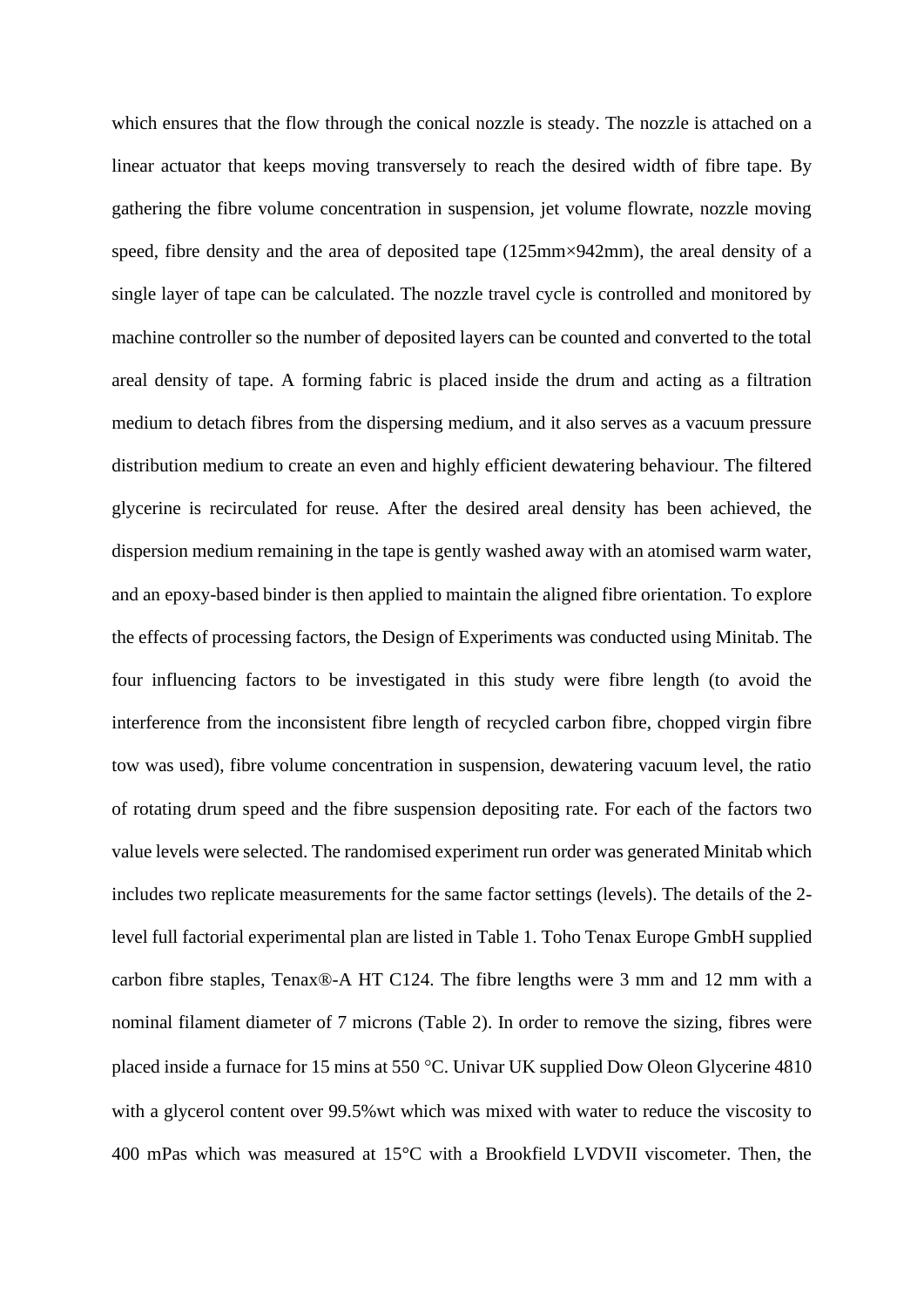solution was employed as a dispersing medium and was stored in a sealed container to avoid excess absorption of atmospheric moisture. A cooling system in the suspension tank was designed to help keep the viscosity of the suspension constant by controlling the temperature.

#### **2.2 Dry fibre tape compaction testing**

Compaction testing is a better way of discerning small differences in alignment quality than tensile testing, although the latter clearly provides a definitive guide to performance the results are confounded by several additional factors (such as resin mechanical properties, moulding conditions, errors in the tensile testing process etc.). A compaction test rig was used to measure the thickness of carbon fibre tape (in order to determine the fibre volume content) with varied pressure. The testing rig consists of two flat platens; the bottom one mounted on the base of the Instron 5969 universal testing machine; while the top one is connected to a 10 kN load cell attached to the machine crosshead. The machine's control software automatically logged the crosshead location during the test. There are two linear variable differential transformers (LVDTs) attached on both sides of the upper platen to record the distance between the platens accurately. The square-shaped specimens with an edge length 35mm were prepared by stamping carbon fibre tape with a cutting template. The areal density of each sample was accurately measured before the test. Afterwards, four layer specimens were stacked together, carefully located at the centre of the bottom platen and then compressed at a rate of 1 mm/min until compression pressure reached to 10 bar. The system compliance was measured by two LVDTs when 10 bar pressure was applied with no specimen; the compliance curves were curve-fitted and applied as a correction factor during post-processing of the data. The thickness of each tape was obtained by taking the average reading values from the two LVDT units after the compliance was subtracted. Then the fibre volume fraction of the tape is equal to areal density divided by fibre density and the thickness of tape.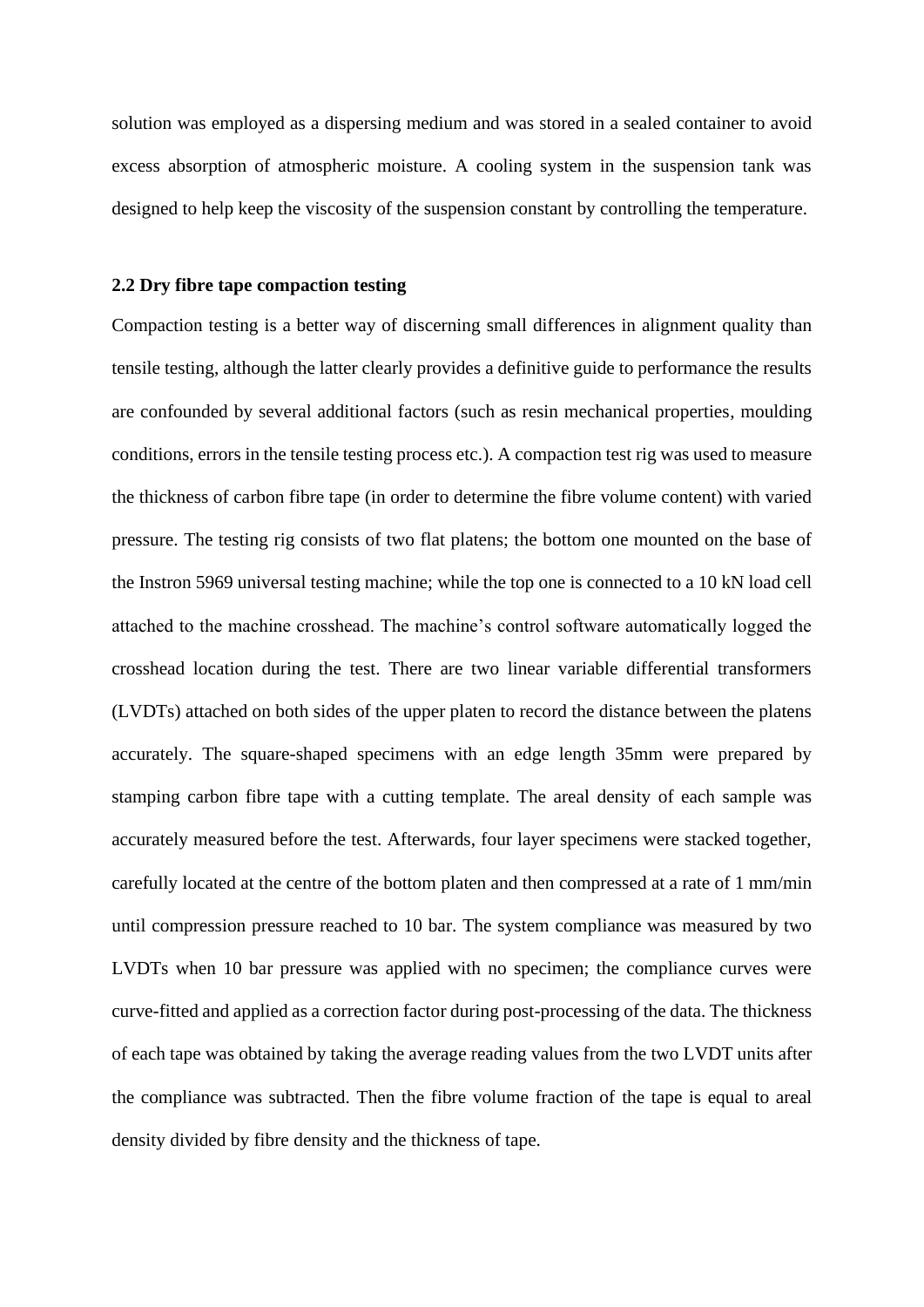#### **2.3 Manufacture of aligned fibre composite in an autoclave for the tensile testing**

Not only short virgin fibres (Tenax®-A HT C124\_3mm and 12mm, Toray\_T800S\_7mm) but also recycled fibre was introduced in this work. End of life carbon fibre composites was supplied by ELG Carbon Fibre Ltd and then shredded and recycled by the Fluidised Bed process at the University of Nottingham (Pickering 2015) (described as HS recycled in Table 2 and Table 3). The effective number average fibre length is 1.15mm. As the source of this supplied end life waste piece was not known, the fibre filament properties of HS recycled fibre were assumed to be the same as Tenax®-A HT C124 fibre. The details of laminates which were manufactured from these tapes are listed in Table 3. The laminates were stacked with the MTM57 resin films (supplied by Solvay, Heanor, UK) for subsequent impregnation and vacuum bagged to remove the trapped air. Then the compacted materials were moulded in an autoclave at 120 °C, 7 bar pressure, for an hour. In the end, the composites were cooled down to around 60 °C (with a cooling rate of 3°C/min) under pressure before demoulding. The manufacturing procedure of aligned fibre composites is described as a schematic diagram in [Figure 2.](#page-21-0)

Tensile tests were performed with the specimens made from these composites following the testing standard ASTM D3039. A 250 kN load cell was used [\(Figure 3\)](#page-21-1), and the testing rate was 1 mm/min. For each type of laminate, four specimens were prepared. An extensometer was attached on the specimen to record strain. Optical micrographs were used to view and analyse the cross-sectional of the laminates.

#### **2.4 Fibre orientation determination**

The surfaces of polished composite specimens were analysed with an optical microscope to investigate the in-plane fibre orientation. The composite samples were placed at the bottom of a plastic container and fibres were parallel to the container's bottom surface. Then, the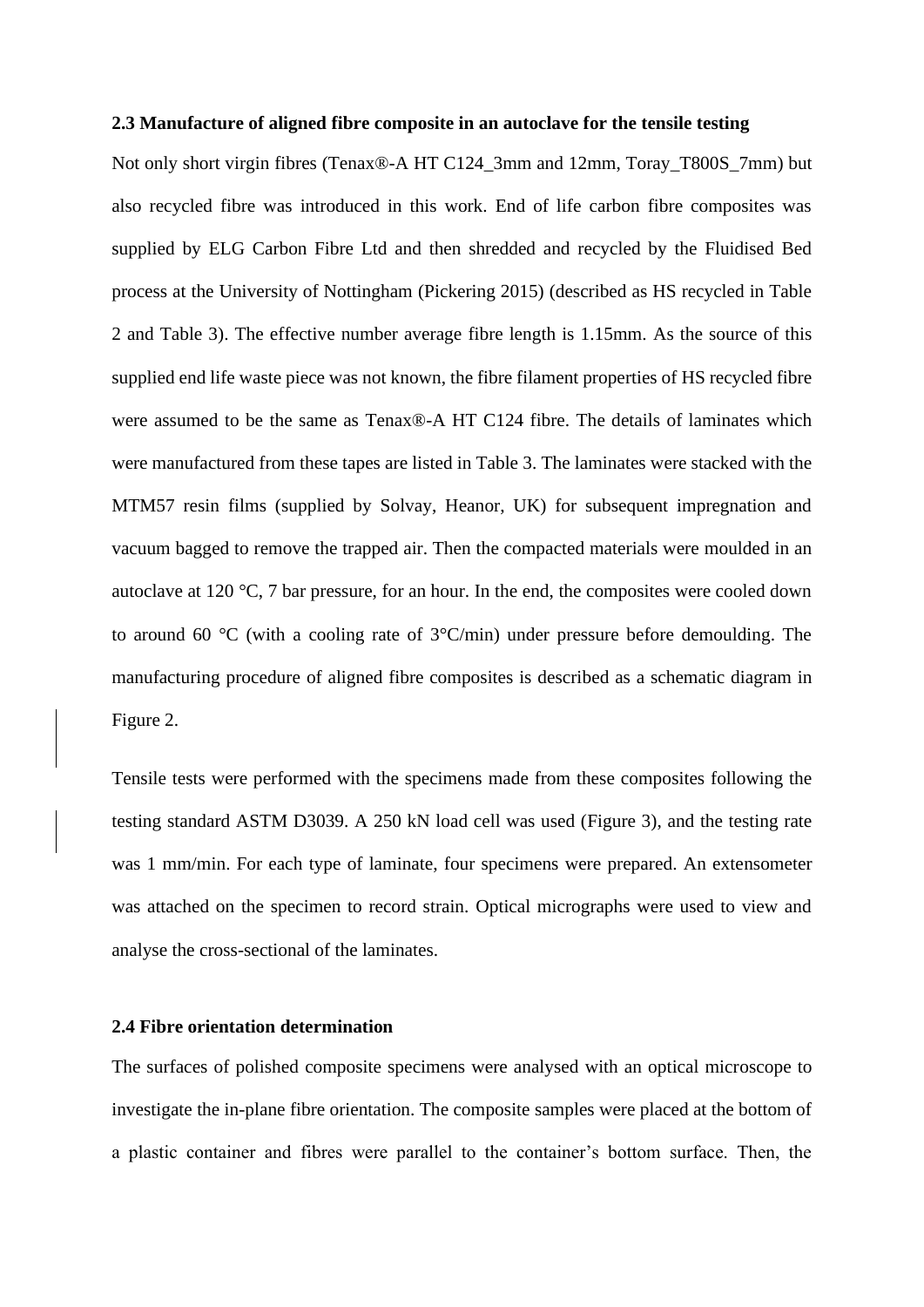container was filled with Prime20LV (Gurit, UK) resin. The cured resin containing the composite sample was then polished until the full length of carbon fibre can be observed. An optical microscope captured all sample images then imported into AutoCAD. The fibre orientation was determined by sketching a line along the fibre length direction and the line is coincident with the fibre edge. The data file contains orientation angles of each fibre were exported as a spreadsheet for further analysis. For each case, more than 5000 carbon fibres from five microscope images were processed to identify the orientation distribution. [Figure 6](#page-24-0) shows the examples of the aligned short fibre composite specimens which were used for inplane fibre orientation analysing. Finally, the fibre orientation distribution results of 3mm fibre composites and 12mm fibre composites were obtained in **Error! Reference source not found.**.

#### **3. Results and discussion**

In this study, the optimal processing factors of the hydrodynamic alignment process has been identified. The mechanical property of aligned fibre composites has been evaluated and analysed.

#### **3.1 Dry fibre tape compaction results**

In previous research work, with 10 bar compaction pressure, 3mm fibre aligned tape has been shown to achieve 47.7% fibre volume fraction and 12mm fibre aligned tape obtained 32.5% fibre volume content (Liu, Wong et al. 2015). To improve the process efficiency and achieve higher fibre volume fraction, the processing factors influencing alignment quality are explored in this paper.

Thirty-two discontinuous aligned fibre tapes were manufactured using the described alignment process and tested using the developed compaction test. Based on the compaction test results of the full factorial test, the main effects plots for fibre volume fraction are shown in Figure 4.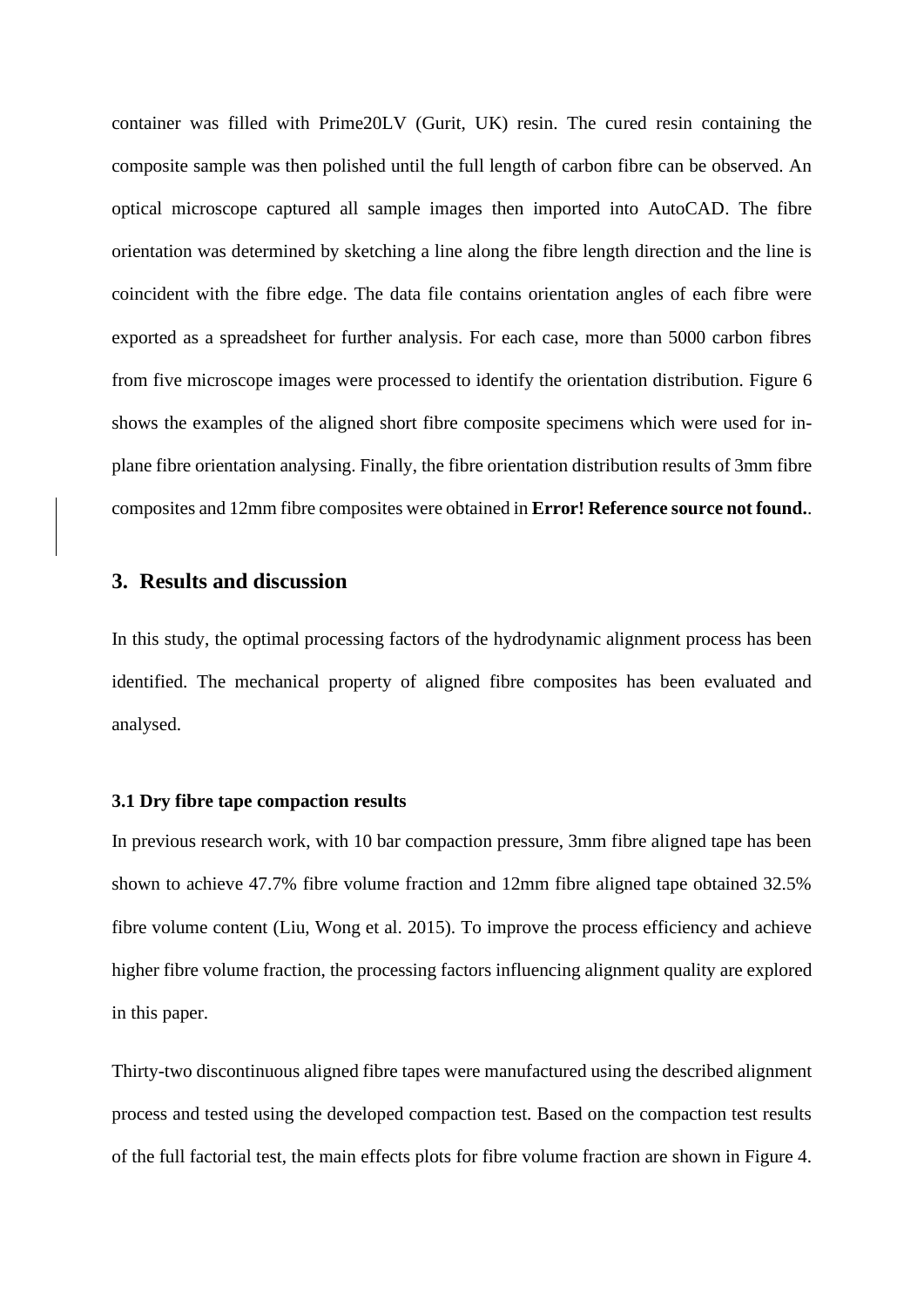Fibre volume concentration in the dispersion medium is not a significant factor in determining the alignment of 3mm fibre and 12 mm fibre which is thought to be due to the improved dispersion process where the fibres were distributed more homogeneously in the suspension. Higher wire/jet velocity ratio is beneficial to the fibre alignment for both 3mm and 12 mm fibres, as it can drive fibres along the flow direction and avoids fibres bending as they are deposited on the nylon mesh. The vacuum level applied around the rotating drum is another critical factor: The drum contains multiple vacuum slots to enable the residual glycerine flow can be dewatered. If high vacuum level was applied, a locally concentrated high vacuum suction region is generated around the vacuum slots. The fibres will tend to move along the flow direction and be accumulated around the vacuum slots. Then the pre-aligned orientation will be damaged. Thus, a lower vacuum level is beneficial for 3mm fibre to maintain aligned fibre orientation, which is validated by DoE results plotted with Minitab in Figure 4.

The compaction result curves are plotted in Figure 5. This includes two benchmarks for reference: a 2D planar carbon fibre 100gsm random tape (supplied by Technical Fibre Products Ltd) and a 100gsm unidirectional continuous fibre (UD) tape (supplied by Easy Composites Ltd) as well as two aligned tapes from the full factorial test which are made with 3mm and 12mm Tenax®-A HT C124 virgin fibres respectively. These two obtained highest fibre volume fractions in the compaction test results for their respective fibre length. Under 10bar compression pressure, the fibre volume content of UD tape achieves 68% while the random tape can only obtain 18% fibre volume fraction which indicates that fibre packing efficiency can be significantly improved by the aligned fibre orientation. With 3mm fibre, the tape exhibits 52% fibre volume fraction under 10bar compaction pressure. The manufacturing conditions are 0.15% fibre volume concentration in the suspension, five times higher drum tangential rotating speed relative to the suspension jet velocity and low dewatering vacuum level. For 12mm fibre tape, 41% fibre volume fraction was achieved, and the processing factors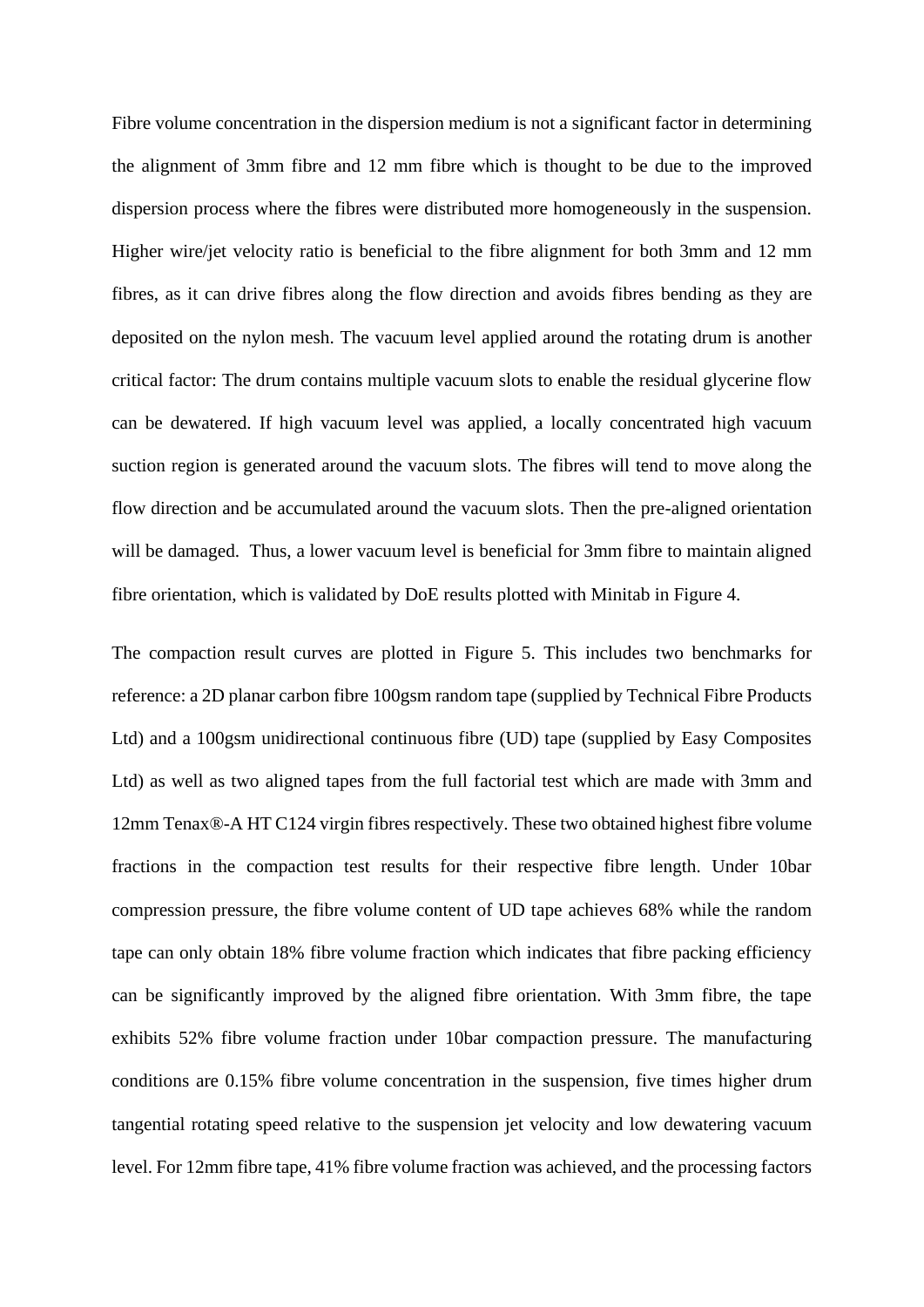are 0.15% fibre volume concentration suspension, five times wire to jet speed ratio and high dewatering pressure. A tape made from aligned 3 mm fibres can achieve a 27% higher volume fraction than the tapes with 12 mm fibres. This is own to a better fibre dispersion quality, which means no fibre bundle remains with shorter fibre.

#### **3.2 Fibre orientation evaluation**

In previous research work, 70% of the fibres were found to be in the range  $\pm 4^{\circ}$  misalignment angle for a filtration process with rotating drum (Richter 1980). For the ERDE filtration process, it was reported that 90% of the fibres were in the range of  $\pm 15^{\circ}$  (Salariya and Pittman 1980). In the present work, based on the fibre orientation distribution results in **Error! Reference source not found.**, there are 92% of fibres in the range  $\pm 10^{\circ}$  and 60% of fibres are in the range of  $\pm 3^{\circ}$  in the 3mm fibre composite samples which have 46% fibre volume fraction. 86% of fibres in the range  $\pm 10^{\circ}$  and 53% of fibres were in the range of  $\pm 3^{\circ}$  in 12mm fibre composite samples, which have 43% fibre volume content. Although the optimised processing factors were chosen, the composite specimens manufactured with 12mm fibre have a higher degree of misalignment. The reason was explained by analysing the effects of the fibre length on suspension jet stability and alignment quality (Liu, Turner et al. 2019). For the suspension jets with same fibre volume concentration, the 12mm fibre-containing suspension has 4 times larger fibre aspect ratio compared to that of 3mm fibre-containing suspension which leads to a more significant fibre-fibre interaction. Thus, even though the fibre concentration, suspension viscosity and jet Re number are same, the use of 12 mm fibre can make the jet more unstable and resulting a fibre misalignment. Comparing with the results for 3mm fibre aligned tape obtained in the dry fibre tape compaction test, at the same loading pressure, the fibre volume content of moulded composites is reduced from 49% to 46% which indicates that the fibre alignment quality of the cured composite samples was slightly degraded following the postprocessing operations – residual glycerine washing, applying binder and laminating.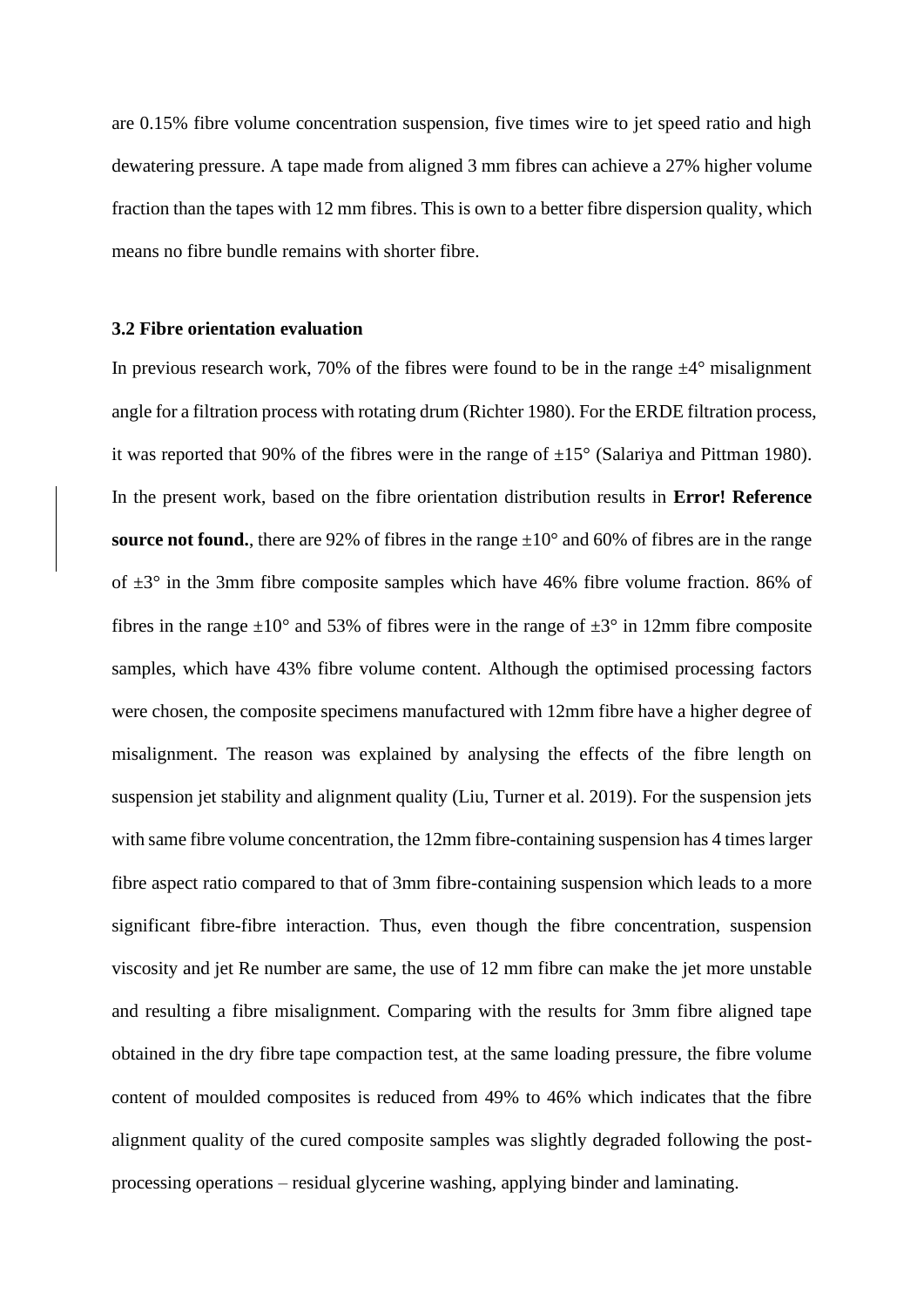#### **3.3 Mechanical properties**

In Table 4, the results from the tensile test are listed, which include the average fibre volume fraction of each specimen, mean values and standard deviations of modulus and strength. The fibre lengths investigated in this paper are longer than the critical fibre length. Thus, fibre breakage results rather than matrix or interface failure. Thus, extensive fibre pull-out situation was not witnessed at the fracture surface of both virgin fibre samples and recycled fibre ones. The fracture surface images were obtained using Scanning Electron Microscopy (JEOL 6060LV) and are listed in [Figure 8.](#page-26-0)

For comparison, a modified rule of mixtures for modulus (Sanadi and Piggott 1985, Coleman, Khan et al. 2006) was used to produce an analytical modulus calculation. The expression is given by:

$$
E_c = \eta_0 \eta_1 V_f E_f + V_m E_m
$$
 Equation 1

Where E and V are Young's modulus and volume fraction; and the subscripts c, f, and m refer to the composite, fibres, and matrix.

 $\eta_0$  = fibre orientation distribution factor  $\eta_1$  = fibre length distribution factor

The fibre orientation distribution factor can be calculated by Krenchel's equation (Krenchel 1964):

$$
\eta_0 = \sum_{i=0}^{180^{\circ}} V_{fi} (\cos \theta_i)^4
$$
 Equation 2

Where  $\theta$  is the measured fibre orientation angle.

Based on the shear lag theory (Cox 1952), the fibre length distribution factor  $\eta_1$  can be described: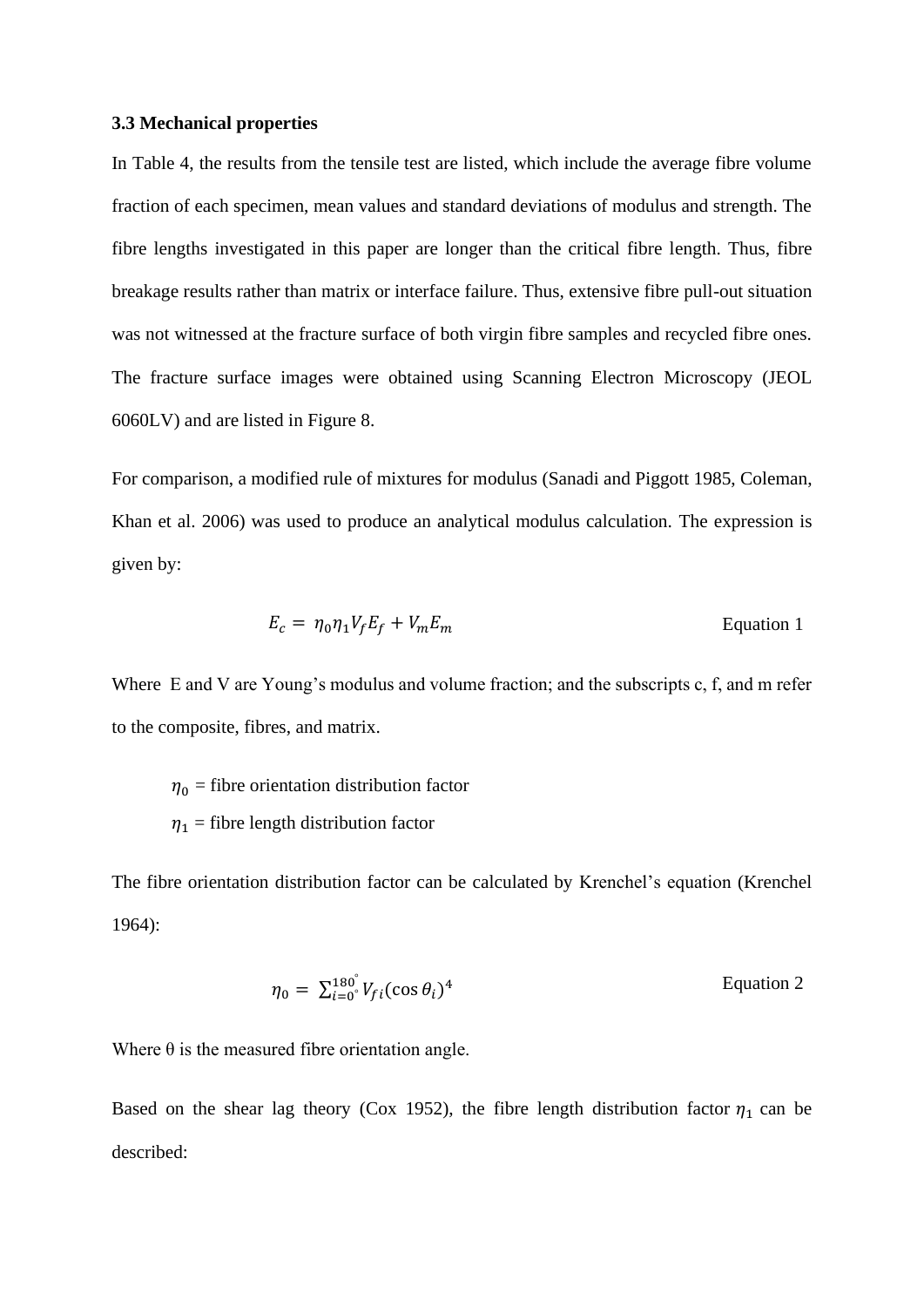$$
\eta_1 = 1 - \frac{\tanh(\alpha l/d_f)}{\alpha l/d_f}
$$
 Equation 3  

$$
\alpha = \sqrt{\frac{-3E_m}{2E \cdot \ln V_c}}
$$
Equation 4

Where  $d_f$  is fibre diameter.

The values of  $\eta_0$  and  $\eta_1$  are listed in Table 5. The comparison between the theoretical predictions and experimental results are plotted in [Figure 9.](#page-27-0) Although the moulding pressure is only 0.7MPa which is much lower than the standard compression moulding processes (5–10 MPa), the composites made by the developed hydrodynamic alignment process obtained an excellent fibre packing efficiency due to the highly aligned fibre orientation. In the issue, high tensile modulus and strength were achieved. With 46% fibre volume fraction, the composite made from 3 mm aligned fibre gave a 98 GPa tensile modulus which achieves the closest agreement with the predicted value. With the same curing pressure (7 bar), the laminate made with 12 mm fibre can only achieve 40% fibre volume content and obtain 62 GPa tensile modulus which is 28% lower than the predicted value (Table 5). The reason for this discrepancy is thought to be that the 12mm fibre tape has a higher porosity compared to that of 3mm fibre aligned tape. Thus, during dewatering, the through-thickness pressure difference of 12 mm fibre tape is lower (due to air leakage) when the tape is not fully covered by glycerine, which leads to the ineffective removal of residual glycerine. On the other hand, the larger fibre aspect ratio of 12mm fibre-containing suspension results in more significant fibre-fibre interaction which leads to more inconsistent jet stability. Thus, the standard deviation of Tenax-A HT 12 mm composites sample is much greater than the others.

 $2E_f \ln V_f$ 

Furthermore, although the same washing method was applied for both 12 mm and 3 mm fibre tapes, the 12 mm tape contains a higher level of residual glycerine after washing as the washing process is ineffective in dealing with the higher initial glycerine content. Residual glycerine is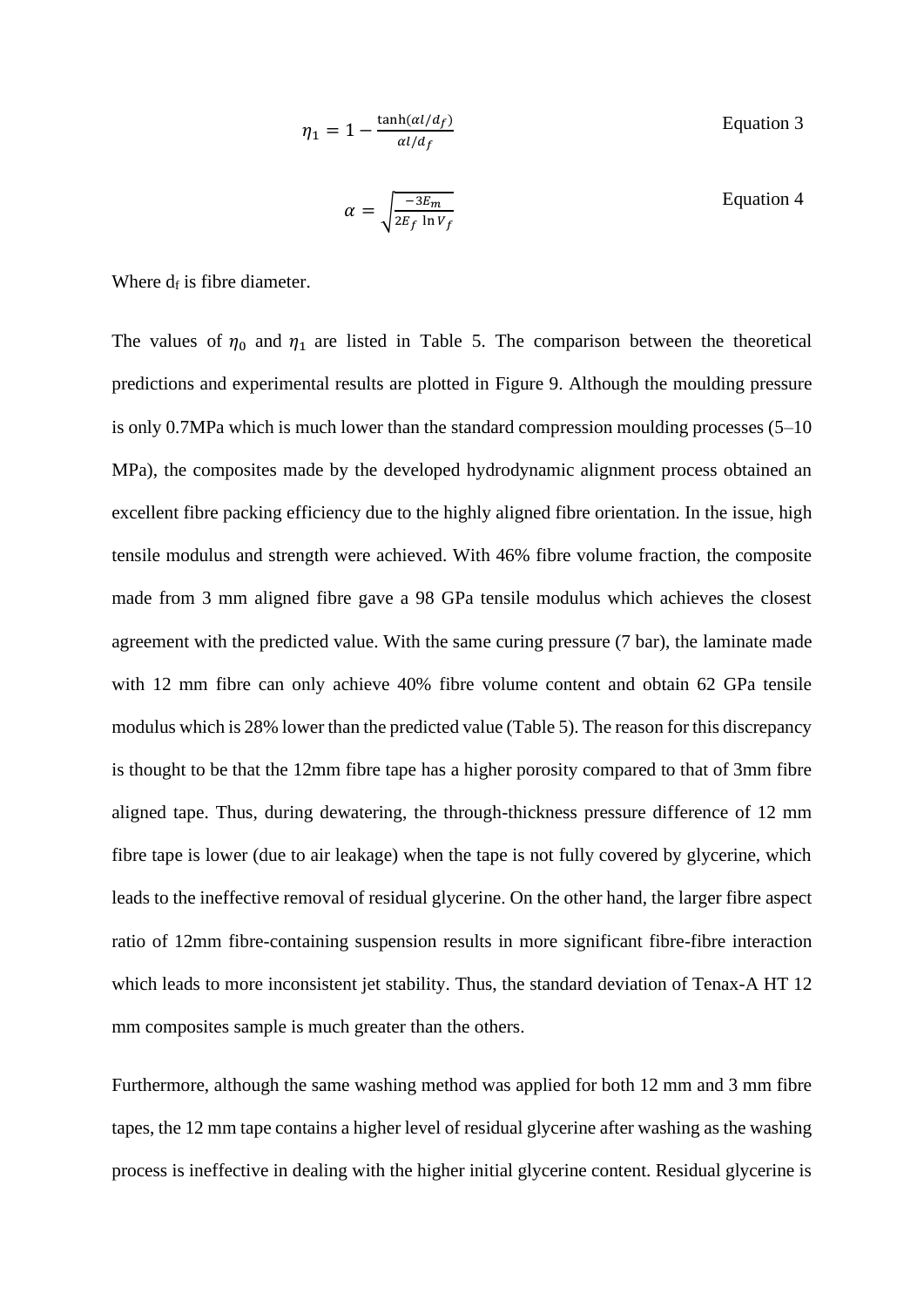likely to affect material properties by reducing fibre: matrix adhesion significantly. The T800 fibre has a smaller diameter (5µm), and when the fibre suspension has the same fibre volume concentration, the actual number of fibre filaments will be higher than with 7µm diameter fibres. Thus, the fibre to fibre interaction will be more significant and tend to reduce the alignment quality. As a result, T800\_7mm fibre laminates exhibit 42% fibre volume fraction, which is 8% lower (4% fibre volume fraction in difference) than that of 3mm fibre laminates. The experimental tensile modulus is 87 GPa, which is 28% lower than the analytical value, this is thought to be related to residual glycerine. 38% fibre volume fraction and 60GPa tensile modulus are obtained by the composite made by short recycled fibre, the average fibre length is 1.15mm, but 35% of the fibres have a length shorter than the average and in around 3% of cases is below the critical fibre length of 0.38mm. It is challenging to retain the aligned orientation of these very short fibres during the deposition process. These properties are competitive with the alternative structural materials and show the potential of fibre alignment for the manufacture of high-value composites from recycled carbon fibre.

Comparison with existing published results is challenging due to the variety of fibre volume contents and methods of manufacture. By the conventional wet process, Sanadi and Piggott (Sanadi and Piggott 1985) manufactured aligned carbon/epoxy composites with 2 mm long fibre which had 35% fibre volume fraction; these materials achieved 60 GPa tensile modulus and 650 MPa tensile strength. With 12mm long recycled fibre, Wong and Turner (Turner, Pickering et al. 2009, Wong, Turner et al. 2009) manufactured carbon/epoxy composite specimens with 45% fibre volume fraction and obtained 80 GPa tensile modulus which is 23% lower than the predicted value 103 GPa. The HiPerDiF method developed by Yu (Yu, Potter et al. 2014) has demonstrated properties of 115GPa tensile modulus and 1509MPa tensile strength for 3mm fibre tapes, 55% fibre volume fraction was achieved using pressure intensification which appears to apply more than 21bar. In this process where water is used as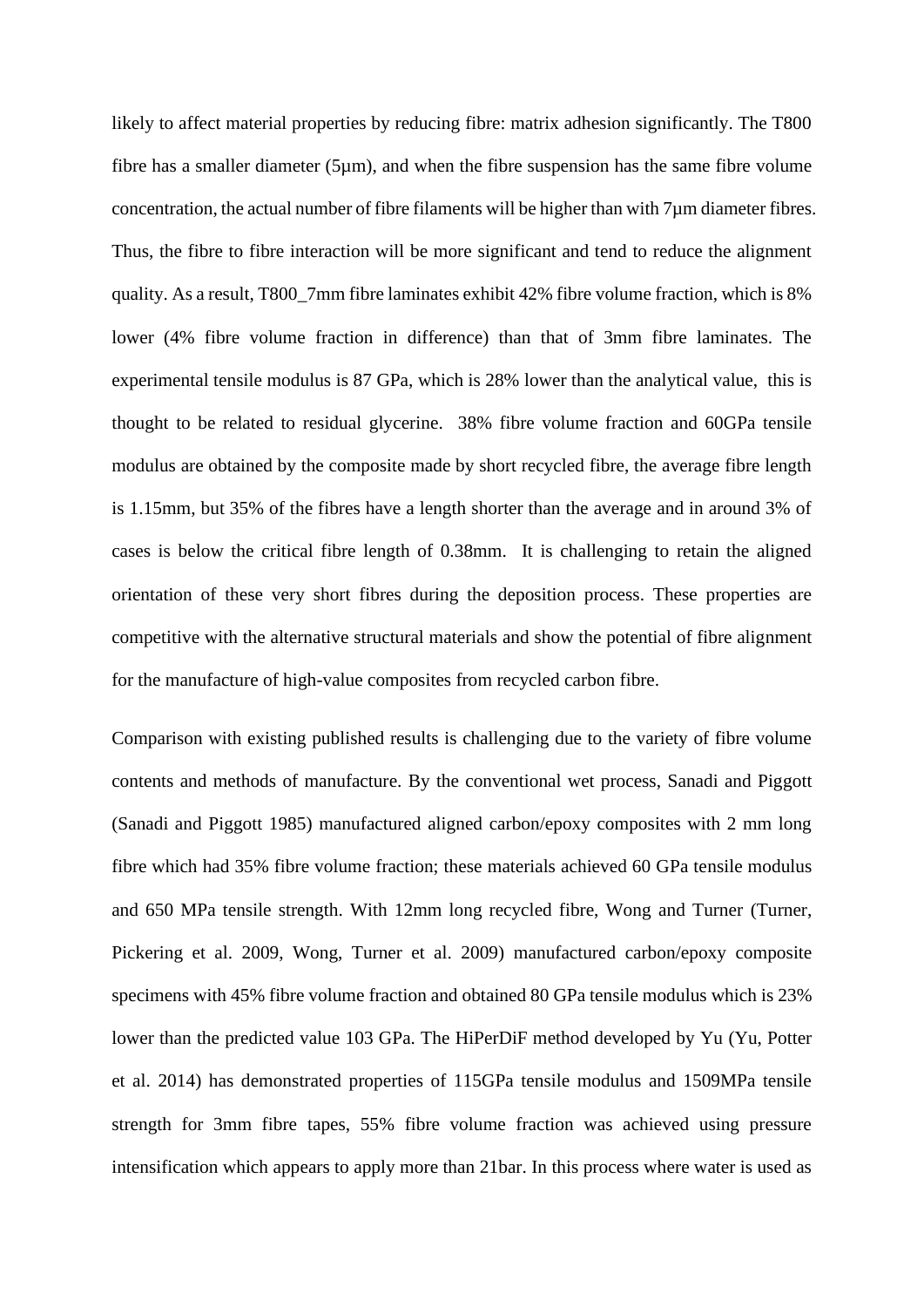the dispersion media, any issues related to residual glycerine are avoided, but the viscosity of water may not offer enough shear stress to adequately disperse longer fibres and fluffy recycled fibre from end of life parts.

#### **4. Conclusions**

Discontinuous tapes have been shown to exhibit significantly improved mechanical properties when the alignment level of the fibres is high. This improvement comes both from higher fibre volume content in the composite and avoiding fibre breakage in the subsequent moulding process. A hydrodynamic process intending to achieve highly aligned fibre orientation has been developed, and the effects on alignment quality from processing factors have been explored and analysed in this paper. The composite laminates were made with 3mm carbon fibre under 7 bar curing pressure and had a tensile modulus of 98GPa and tensile strength of 826 MPa with a fibre volume content of 46%. Genuine recycled fibre from laminate scrap was also used in this work, and a tensile modulus of 60GPa and tensile strength of 322 MPa was achieved by 1.15mm mean fibre length recycled fibre laminate composites with a fibre volume fraction of 38%. This indicates the capability of fibre alignment technique for manufacturing of high-value composites with specific mechanical properties that are not only better than other widely applied low-cost composite and metallic materials but are also competitive with virgin carbon fibre composites. Hence, this paper proposes an effective recycling and remanufacturing solution for composite materials to aircraft and automobile manufacturers, to overcome the challenges of minimum 95% material recycled ratio and 85% material reused ratio from increasingly stringent sustainability regulations (Directive-2000/53/EC 2014, Mudgal, Kong et al. 2014). In addition, the high-value composites manufactured by this process brings us one step closer to closed loop composite material usage. Future research work will focus on improving the commercial viability of the developed alignment processes through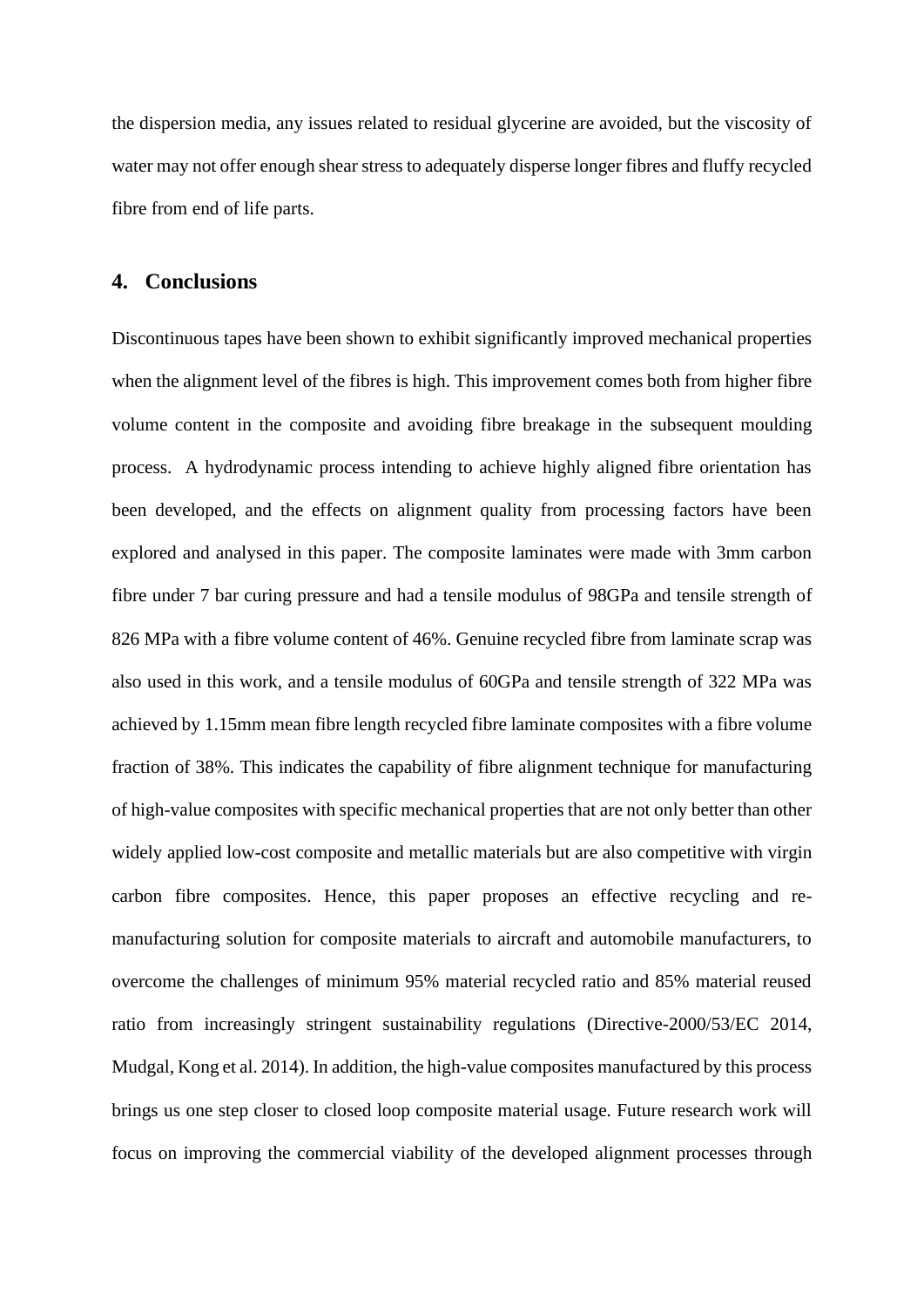investigation of more efficient dewatering methods to reduce energy use and therefore process cost.

## **Acknowledgements**

The authors gratefully acknowledge the support of the Boeing Company under the Boeing / University of Nottingham strategic collaboration in carbon fibre recycling.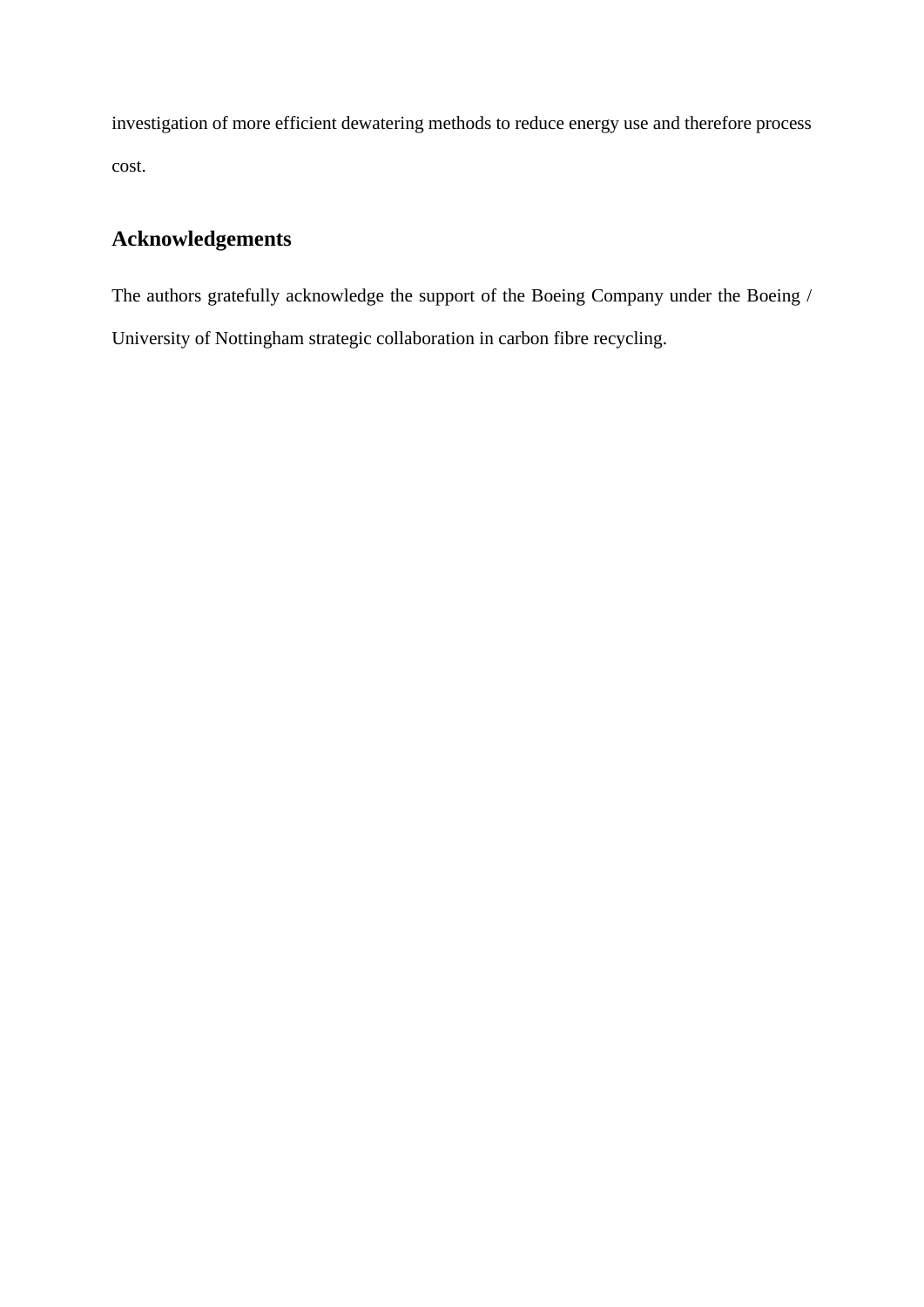# **Tables and Figures**

| Experimental parameter                         | Parameter range |               |  |  |
|------------------------------------------------|-----------------|---------------|--|--|
| Fibre length, mm                               | 3               | 12            |  |  |
| Fibre volume concentration in<br>suspension, % | 0.05            | 0.15          |  |  |
| Wire / Jet velocity ratio                      | 1.5             | 5             |  |  |
| Dewatering vacuum level                        | Low $(0.25bar)$ | High (0.5bar) |  |  |
| Number of replicates                           | $\overline{2}$  | 2             |  |  |

Table 1 Details of experimental factors

Table 2 Details of fibre property

| Fibre type                                         | Fibre<br>diameter | Tensile<br>modulus | Tensile<br>strength | Ultimate<br>elongation |
|----------------------------------------------------|-------------------|--------------------|---------------------|------------------------|
|                                                    | $\mu$ m           | GPa                | MPa                 | $\%$                   |
| Tenax <sup>®</sup> -A <sub>HT</sub><br>$C124\_3mm$ | 7                 | 225                | 4275                | 1.9                    |
| Tenax <sup>®</sup> -A HT<br>C124 12mm              | 7                 | 225                | 4275                | 1.9                    |
| Toray_T800S_7mm                                    | 5                 | 294                | 5880                | 2.0                    |
| HS recycled_<br>$1.15$ mm                          | $7*$              | $225*$             | 4275*               | $1.9*$                 |

\*Estimated fibre property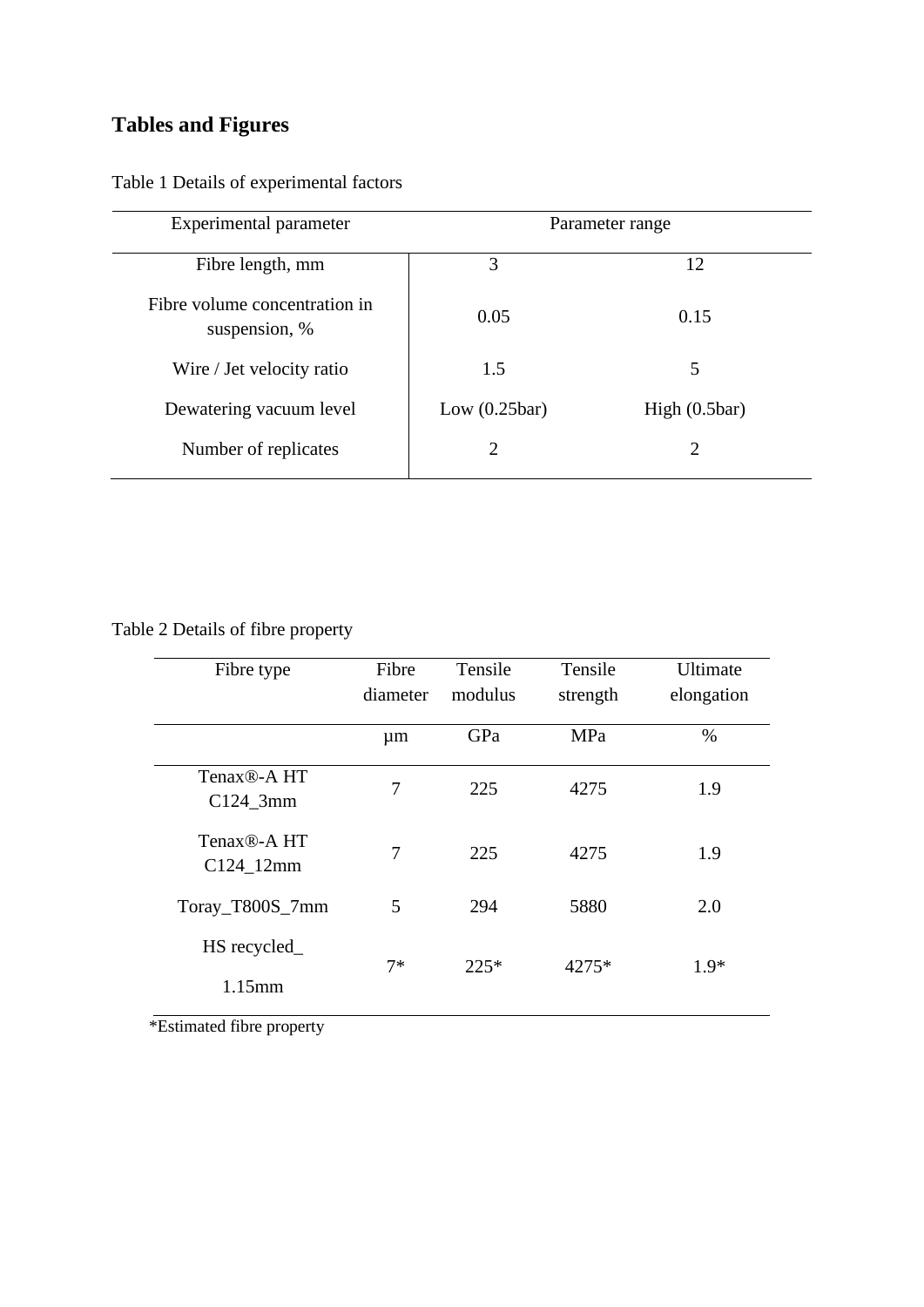| Fibre<br>length | Fibre<br>type                           | Fibre<br>tape<br>areal<br>density | Fibre<br>volume<br>fraction | No. of<br>layers<br>fibre tape | Tensile testing<br>specimen<br>dimensions | No. of<br>specimens |
|-----------------|-----------------------------------------|-----------------------------------|-----------------------------|--------------------------------|-------------------------------------------|---------------------|
| mm              |                                         | $g/m^2$                           | $\%$                        |                                | $l \times w \times t$ (mm)                |                     |
| 3               | Tenax <sup>®</sup> -A<br><b>HT C124</b> | 152                               | 46                          | 20                             | $250 \times 25.17 \times 3.7$             | 3                   |
| 12              | Tenax <sup>®</sup> -A<br><b>HT C124</b> | 99                                | 40                          | 30                             | $250 \times 25.22 \times 4.3$             | 3                   |
| 7               | Toray_T800S                             | 58                                | 42                          | 30                             | 250×25.06×2.3                             | 3                   |
| 1.15            | HS recycled                             | 131                               | 38                          | 30                             | $250 \times 25.03 \times 5.6$             | 3                   |

Table 3 Specification of aligned preforms and composite samples

Table 4 Tensile test results

| Fibre type                              | Fibre<br>volum<br>e<br>fractio<br>$\mathbf n$ | Experimental<br>tensile<br>modulus | Modulus<br><b>SD</b> | Experimental<br>tensile<br>strength | Strength<br><b>SD</b> |
|-----------------------------------------|-----------------------------------------------|------------------------------------|----------------------|-------------------------------------|-----------------------|
|                                         | Vf%                                           | GPa                                | GPa                  | MPa                                 | MPa                   |
| Tenax <sup>®</sup> -A HT<br>$C124$ _3mm | 46                                            | 98                                 | 2.58                 | 826                                 | 71.9                  |
| Tenax <sup>®</sup> -A HT<br>C124_12mm   | 40                                            | 62                                 | 3.02                 | 458                                 | 202.9                 |
| Toray_T800S_7mm                         | 42                                            | 87                                 | 0.67                 | 1417                                | 135.6                 |
| HS recycled_<br>$1.15$ mm               | 38                                            | 60                                 | 4.48                 | 322                                 | 25.6                  |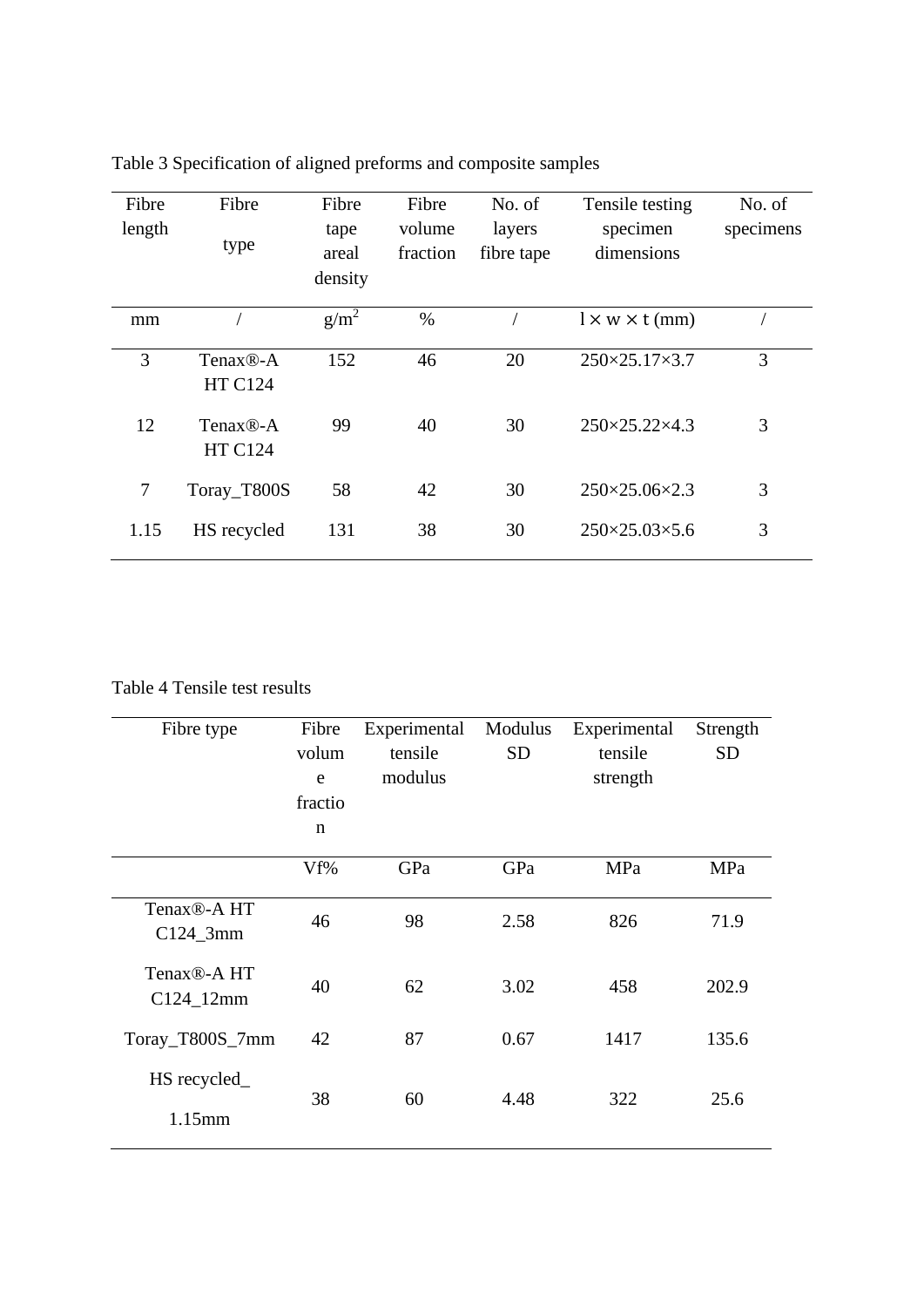| Fibre type                              | Fibre<br>volume<br>fraction | Fibre<br>orientation<br>distribution<br>factor | Fibre<br>length<br>distribution<br>factor | Predicted<br>tensile<br>modulus | $(E_{Expt.} - E_{Predict})$<br>$E_{Predict}$<br>$\times$ 100% |
|-----------------------------------------|-----------------------------|------------------------------------------------|-------------------------------------------|---------------------------------|---------------------------------------------------------------|
|                                         | Vf%                         | $\eta_0$                                       | $\eta_1$                                  | GPa                             | $\%$                                                          |
| Tenax <sup>®</sup> -A HT<br>$C124$ _3mm | 46                          | 0.976                                          | 0.987                                     | 103                             | 5                                                             |
| Tenax <sup>®</sup> -A HT<br>C124_12mm   | 40                          | 0.949                                          | 0.997                                     | 86                              | 28                                                            |
| Toray_T800<br>7mm                       | 42                          | 0.960                                          | 0.995                                     | 121                             | 28                                                            |
| HS recycled<br>$1.15$ mm                | 38                          | 0.941                                          | 0.965                                     | 79                              | 24                                                            |

Table 5 Theoretical prediction of composite mechanical properties



<span id="page-20-0"></span>Figure 1 A schematic representation of the hydrodynamic alignment process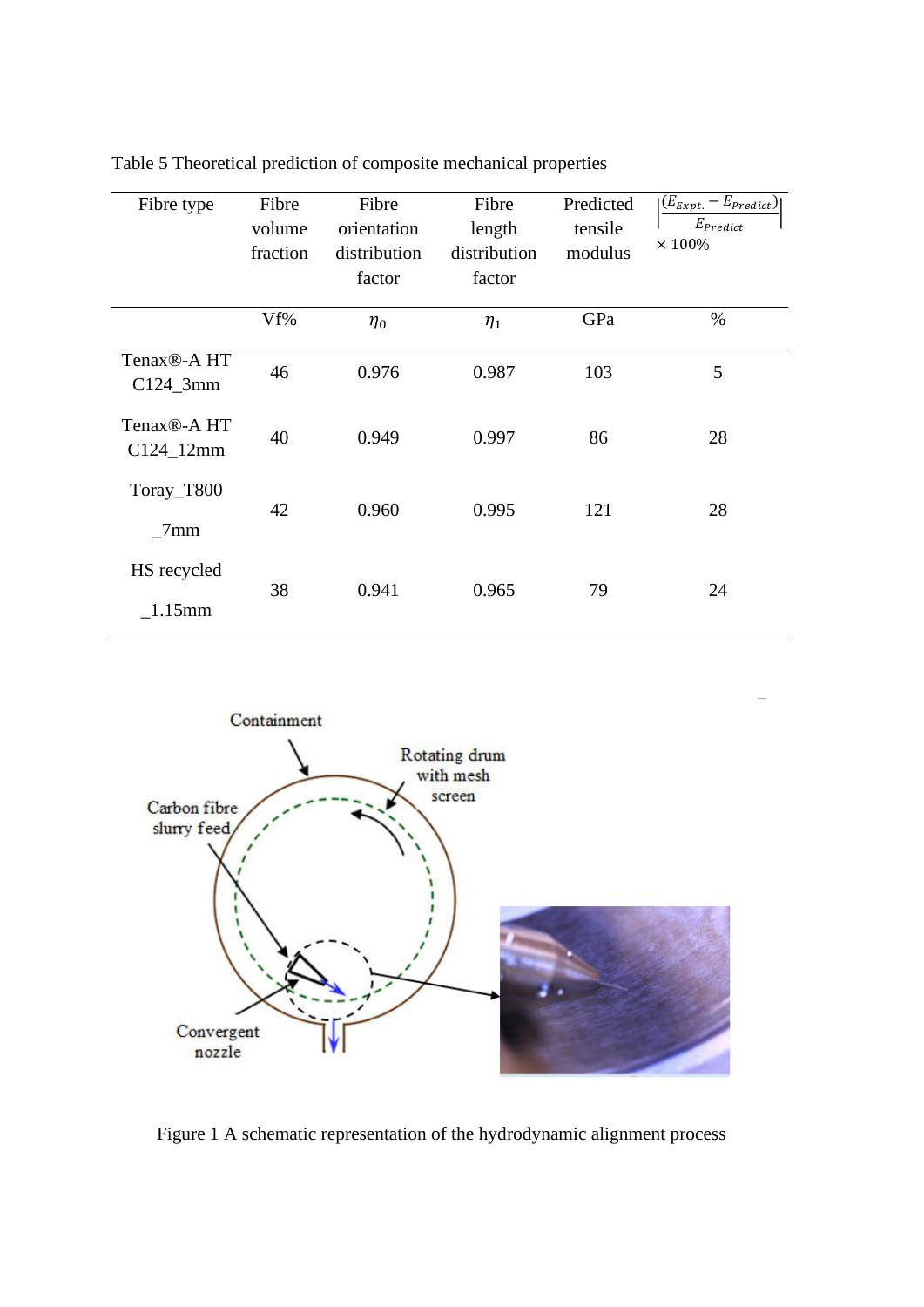

<span id="page-21-0"></span>Figure 2 A schematic representation of the manufacturing process of aligned fibre laminate composites



<span id="page-21-1"></span>Figure 3 Tensile testing setup and typical fracture cross section of 3mm fibre laminate composite specimen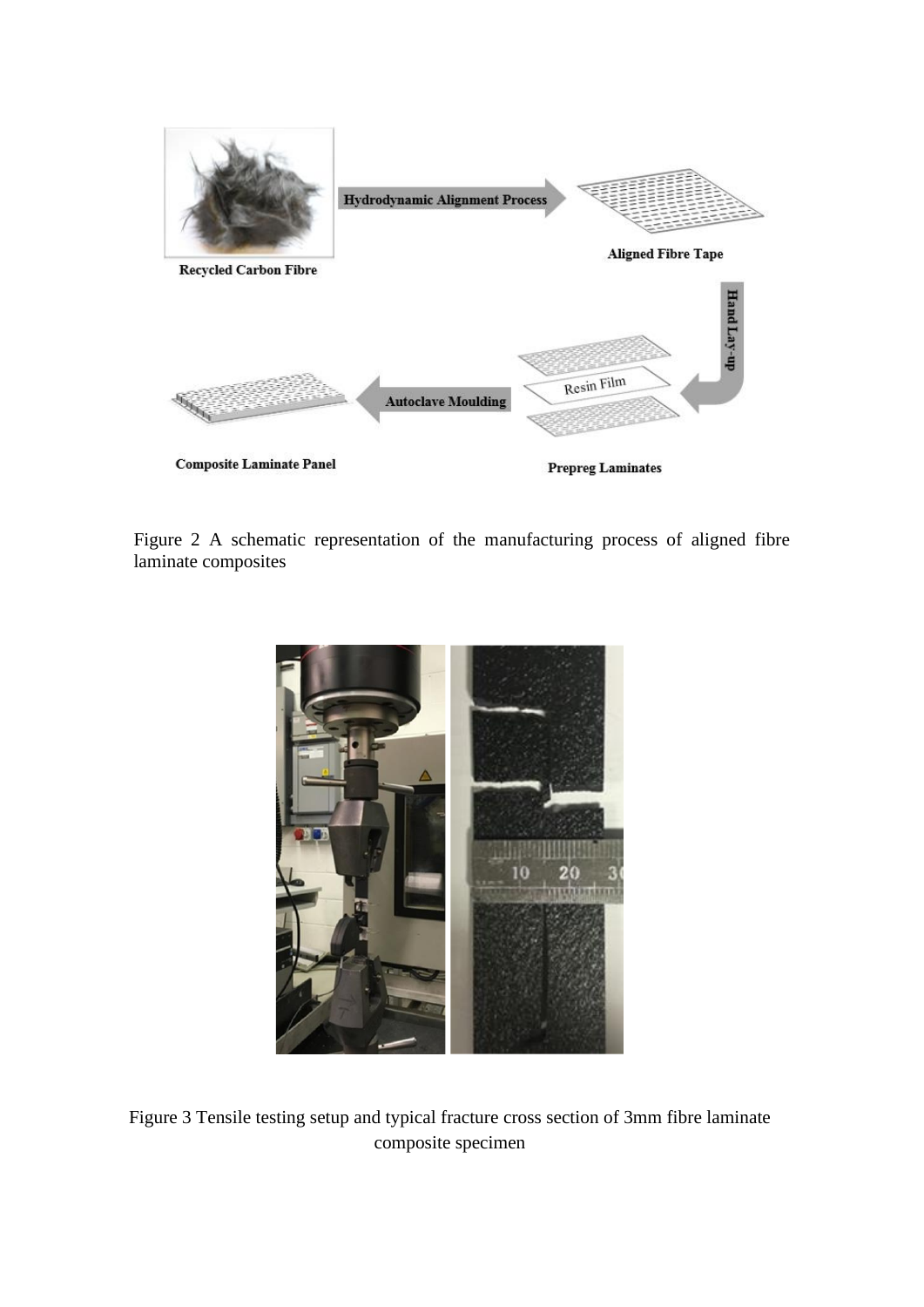

Main Effect Plot for 3mm Aligned Fibre Mats

Figure 4 Main effect plots of compaction test results from full factorial DoE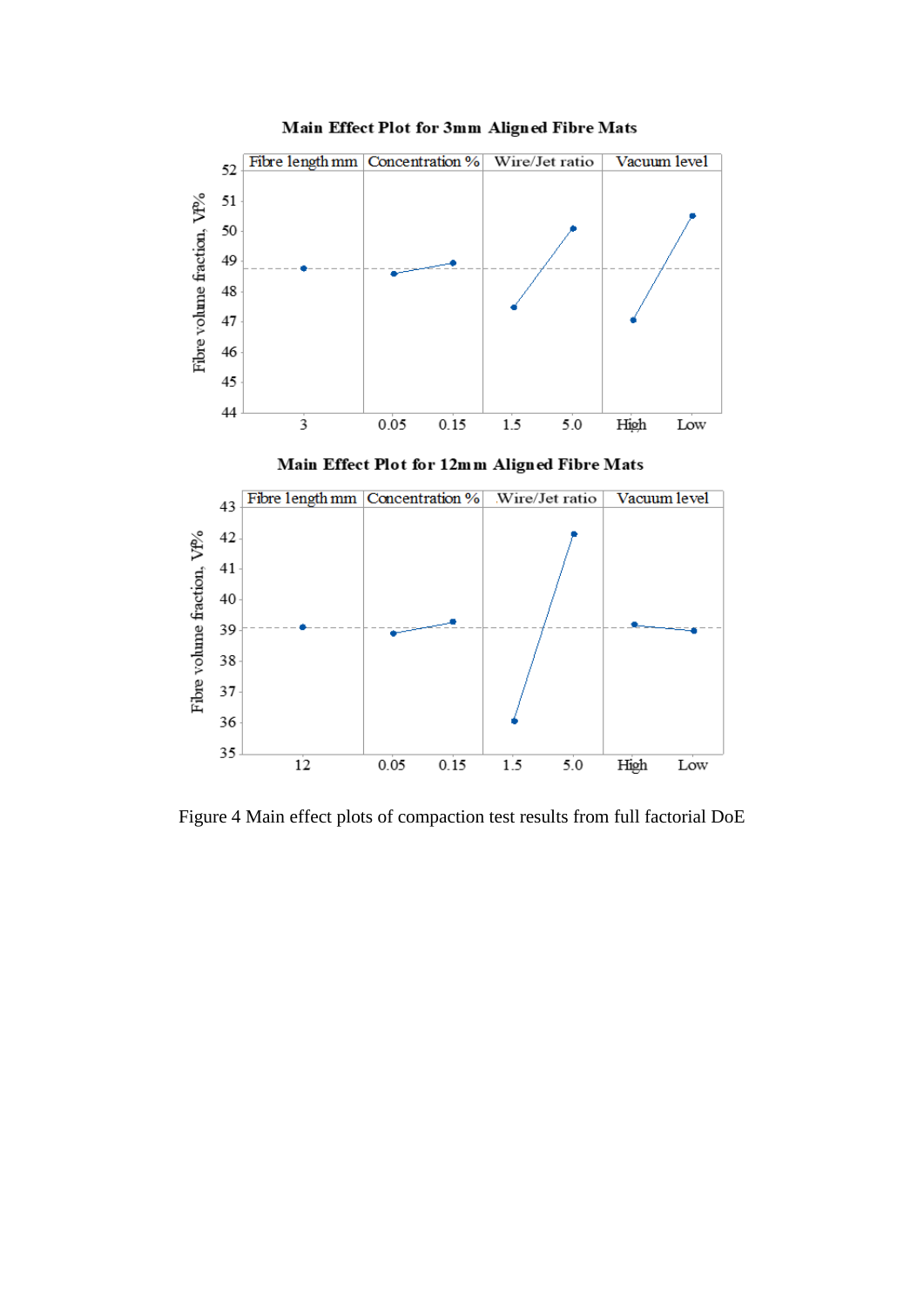

TFP random\_100gsm

Figure 5 Dry fibre tape compaction test results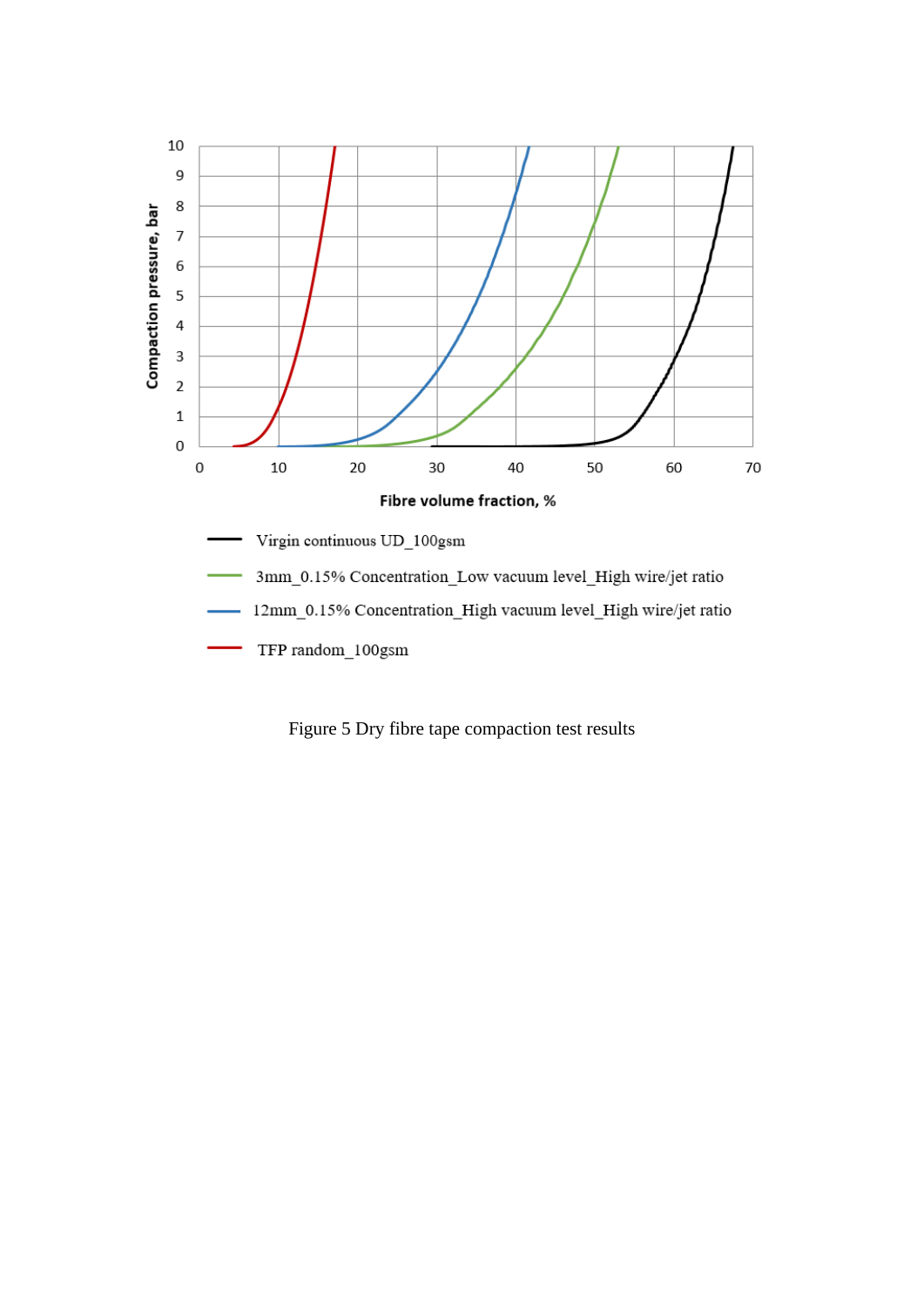<span id="page-24-0"></span>

Figure 6 Micrograph of aligned composite cross section and in-plane view: (a)(b)3mm\_46% fibre volume fraction; (c)(d)12mm\_43% fibre volume fraction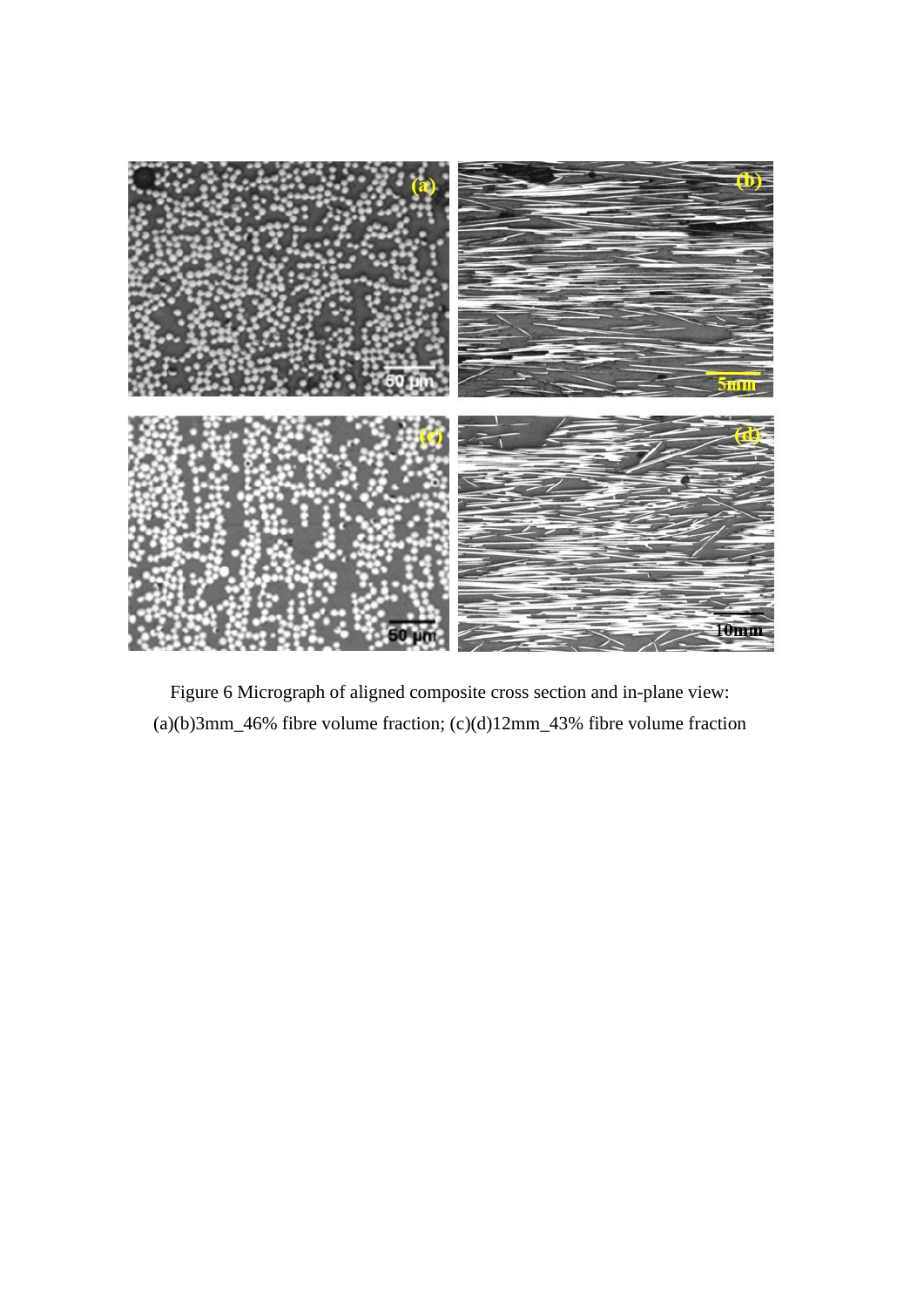

Figure 7 In plane fibre orientation distribution for composite specimens made by 3mm fibre (fibre orientation distribution factor  $\eta_0 = 0.977$ ) and 12mm fibre (fibre orientation distribution factor  $\eta_0 = 0.949$ ). Note that the y-axis is truncated.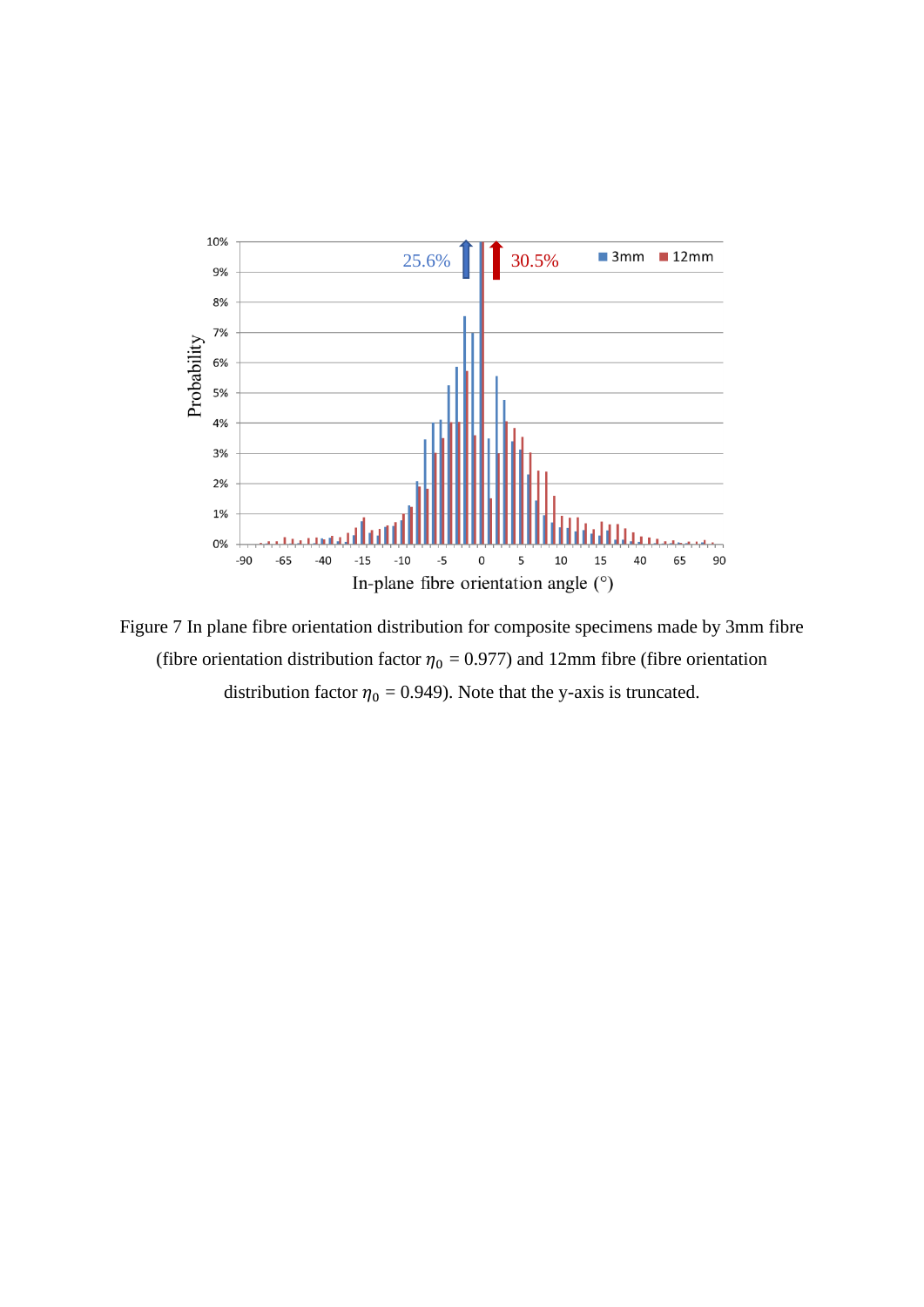<span id="page-26-0"></span>

Figure 8 Fracture surface images obtained by SEM: (a) 3mm fibre specimen; (b) 12mm fibre specimen; (c) recycled fibre specimen; (d) 7mm\_T800 fibre specimen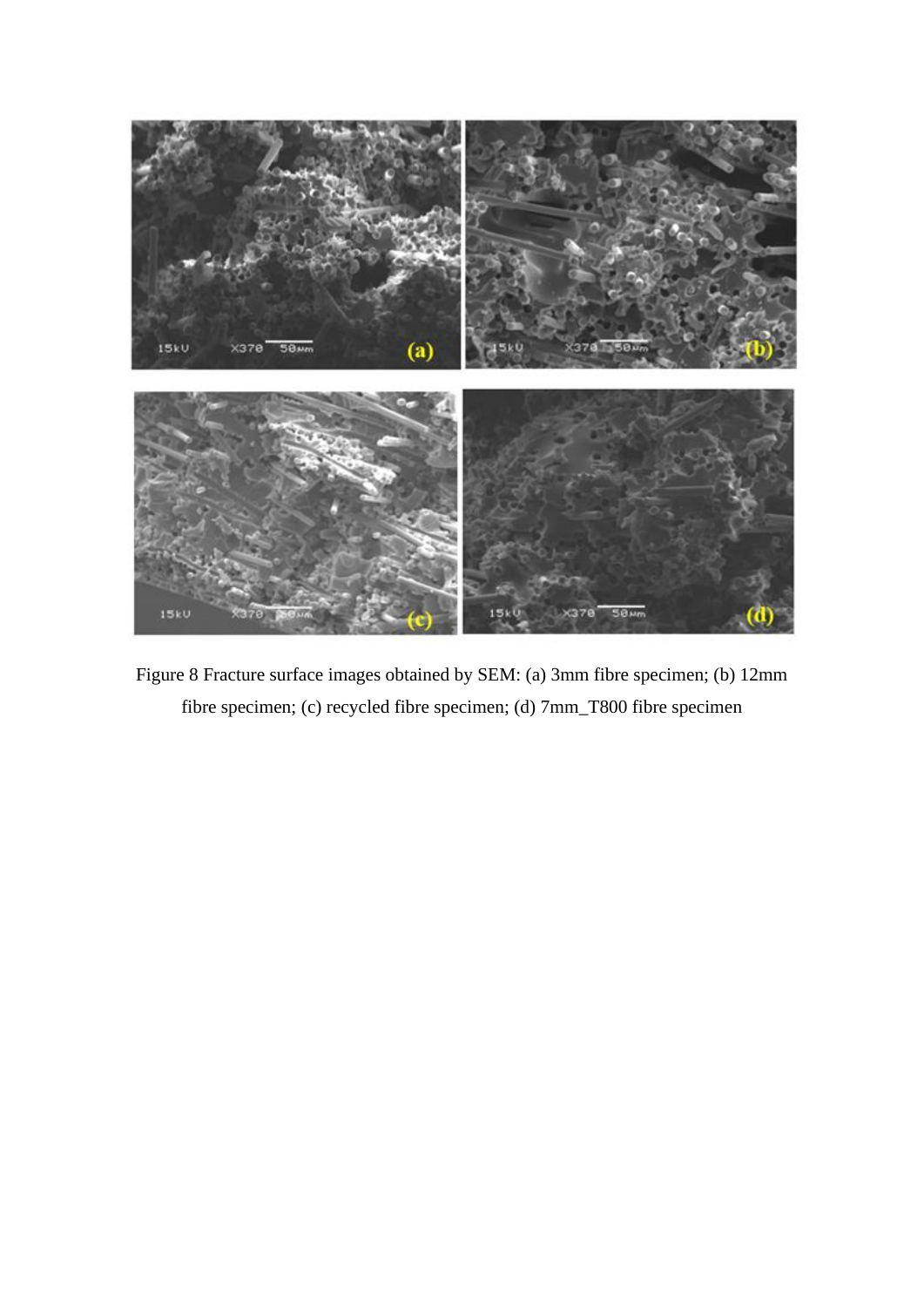

<span id="page-27-0"></span>Figure 9 Experimental (solid marker) and predicted (hollow marker) tensile properties of composites reinforced with 3mm,7mm and 12mm aligned fibre tapes and 1.15mm aligned recycled fibre tapes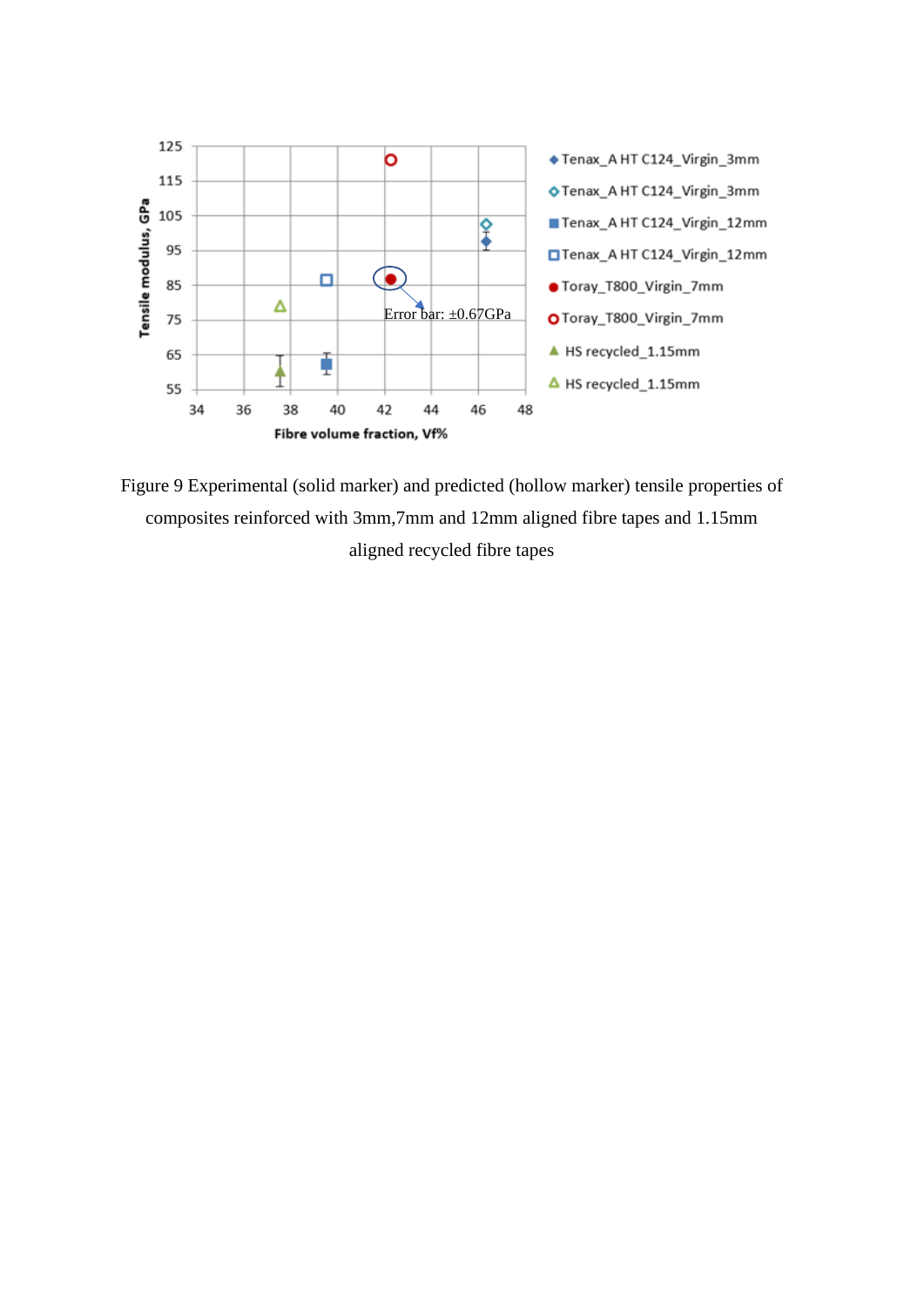### **References**

Bagg, G. E. G., Cook, J., Dingle, L. E. (1977). Manufacture of Composite Materials. U.S. Patent 4,016,031.

Bagg, G. E. G., L. E. Dingle, R. H. Jones and A. W. H. Pryde (1971). Process for the manufacture of a composite material having aligned reinforcing fibers. U.S. Patent No. 3,617,437.

Bagg, G. E. G., M. E. N. Evans and A. W. H. Pryde (1969). "The glycerine process for the alignment of fibres and whiskers." Composites **1**(2): 97-100.

Brosius, D. (2007). "Boeing 787 Update." 2018, from [https://www.compositesworld.com/articles/boeing-787-update.](ttps://www.compositesworld.com/articles/boeing-787-update.)

Coleman, J. N., U. Khan, W. J. Blau and Y. K. Gun'ko (2006). "Small but strong: A review of the mechanical properties of carbon nanotube–polymer composites." Carbon **44**(9): 1624-1652. Cousins, D. S., Y. Suzuki, R. E. Murray, J. R. Samaniuk and A. P. Stebner (2019). "Recycling glass fiber thermoplastic composites from wind turbine blades." Journal of Cleaner Production **209**: 1252-1263.

Cox, H. L. (1952). "The elasticity and strength of paper and other fibrous materials." British Journal of Applied Physics **3**(3): 72-79.

Directive-2000/53/EC (2014). End of Life Vehicles, The European Parliament And The Council Of The European Union. **L269:** p. 34.

EuropeanCommission. (2014). "Clean Sky 2: Developing New Generations of Greener Aircraft." 2019, from [https://ec.europa.eu/research/press/jti/factsheet\\_cs2-web.pdf.](ttps://ec.europa.eu/research/press/jti/factsheet_cs2-web.pdf.)

Hagnell, M. K. and M. Åkermo (2019). "The economic and mechanical potential of closed loop material usage and recycling of fibre-reinforced composite materials." Journal of Cleaner Production **223**: 957-968.

Hasan, M. M. B., S. Nitsche, A. Abdkader and C. Cherif (2018). "Carbon fibre reinforced thermoplastic composites developed from innovative hybrid yarn structures consisting of staple carbon fibres and polyamide 6 fibres." Composites Science and Technology **167**: 379-387.

Krenchel, H. (1964). Fibre reinforcement: Theoretical and Practical Investigations of The Elasticity and Strength of Fibre-Reinforced Materials, Copenhagen: Akademisk Forlag.

Li, X., R. Bai and J. McKechnie (2016). "Environmental and financial performance of mechanical recycling of carbon fibre reinforced polymers and comparison with conventional disposal routes." Journal of Cleaner Production **127**: 451-460.

Liu, Z., K. Wong, T. Thimsuvan, T. Turner and S. Pickering (2015). Effect of Fibre Length and Suspension Concentration on Alignment Quality of Discontinuous Recycled Carbon Fibre. 20th International Conference on Composite Materials. Copenhagen Denmark.

Matthews M, D. M., Dresselhaus G, Endo M, Nishimura Y, Hiraoka T and Tamaki N (1996). "Magnetic Alignment of Mesophase Pitch-based Carbon Fibers." Applied Physics Letters **69**: 430-432.

Mudgal, S., M. A. Kong, A. Mitsios, S. Pahal, L. Lecerf, M. Van Acoleyen, S. Lambert, D. Fedrigo and E. Watkins. (2014). "Ex-post Evaluation of Certain Waste Stream Directives final report." 2019, from

[https://ec.europa.eu/environment/waste/pdf/target\\_review/Final%20Report%20Ex-Post.pdf.](https://ec.europa.eu/environment/waste/pdf/target_review/Final%20Report%20Ex-Post.pdf)

Oliveux, G., L. O. Dandy and G. A. Leeke (2015). "Current status of recycling of fibre reinforced polymers: Review of technologies, reuse and resulting properties." Progress in Materials Science **72**: 61-99.

Park, C., J. Wilkinson, S. Banda, Z. Ounaies, K. E. Wise, G. Sauti, P. T. Lillehei and J. S. Harrison (2006). "Aligned single-wall carbon nanotube polymer composites using an electric field." Journal of Polymer Science Part B: Polymer Physics **44**(12): 1751-1762.